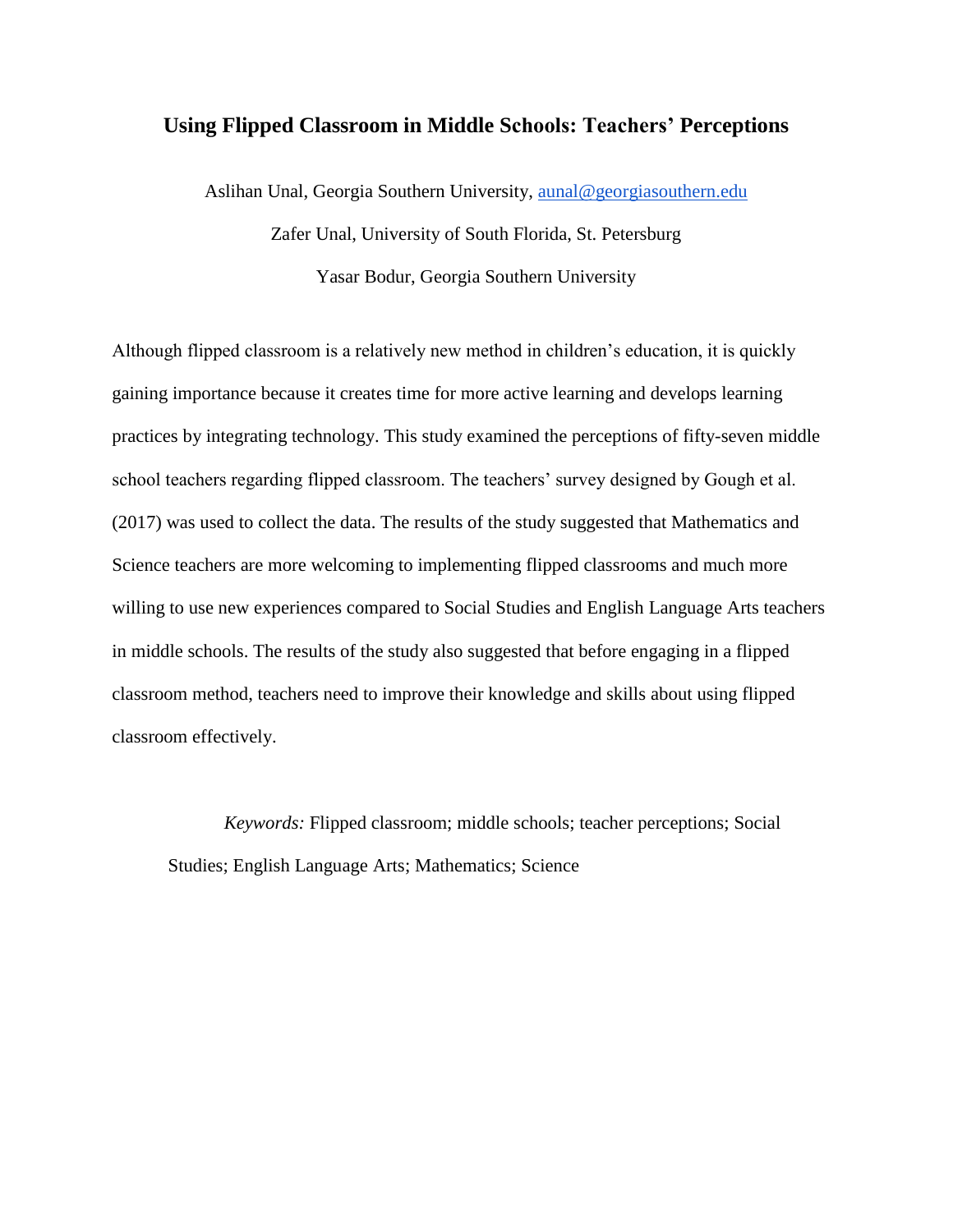Flipped classroom is grounded in consideration and respect for individual learning needs (Ray & Powell, 2014). It is defined as "shifting direct learning out of the large group learning space and moving it into the individual learning space, with the help of one of several technologies" (Hamdan et al., 2013). The main idea of the flipped classroom model is to shift the learning of new content and concepts before class in the form of videos and then spending inclass time applying the material through complex problem solving, deeper conceptual coverage, and peer interaction (Erbil & Kocabas, 2020; Gajjar, 2013; Sarawagi, 2013; Strayer, 2012; Tucker, 2012). In a flipped classroom model, students engage with lectures and other materials outside of class in order to prepare for an active learning experience in the classroom. Before classroom time, students are asked to watch short online lecture videos prepared or selected by their teachers followed by small online activities (a short quiz, online discussion, one-paragraph summary, concept map, etc.). During classroom time, students are asked to engage in concepts by participating in individual and/or group activities with the guidance of their teachers. Individual classroom activities might include polling (iclickers), designing concept maps, or individual problem solving (worksheets). Group activities might include think-pair-sharing, immediate feedback assessment technique (IF-AT), team matrix, fishbowl discussion, three-step interview, role play, reaction sheets, affinity grouping, dyadic essays, critical debate, case study, peer editing, and group investigation (Barkley et al., 2005).

The benefits of the individual and/or group activities include content mastery, development of critical thinking and problem-solving skills, and improved interpersonal skills (Johnson, Johnson, 1999). Fulton (2012) listed the following among the advantages of the flipped classroom: (1) students move at their own pace; (2) doing homework in class gives teachers better insight into student difficulties and learning styles; (3) teachers can easily customize and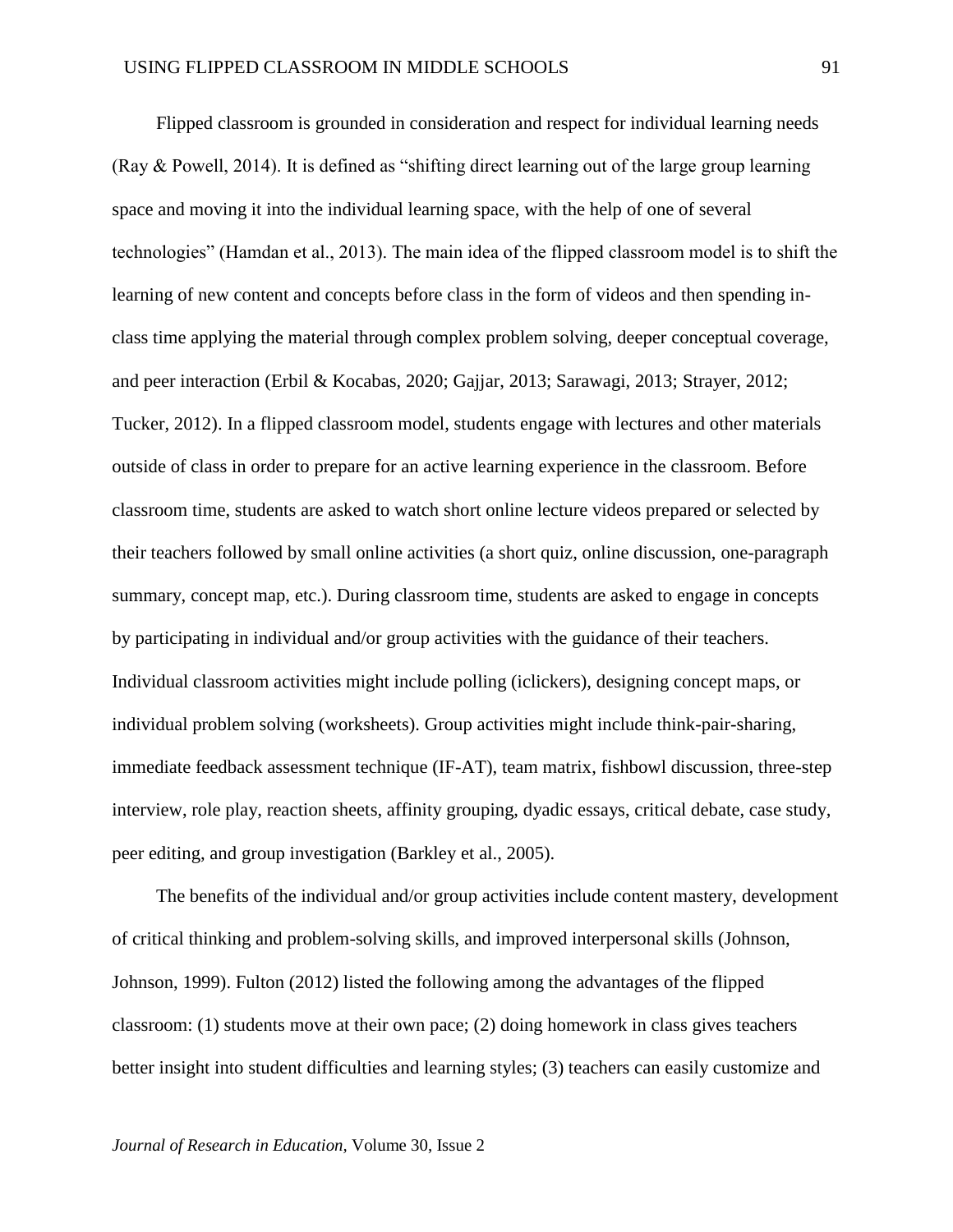update their curriculums and provide it to students immediately; (4) classroom time can be used more effectively and creatively; (5) teachers using this method report seeing increased levels of student achievement, interest, and engagement; (6) learning theory supports the new approaches; and (7) the use of technology is flexible and appropriate for 21st Century learning.

The flipped classroom concept has existed since the early 2000s, however, it has increased in implementation after 2010 at the K-12 level. Two chemistry teachers, Bergmann and Sams, made flipped classroom popular in 2007 argued that it was possible to engage all students in learning, regardless of the content area or individual differences among students, when students are asked to view videos of lectures prior to coming to class and then spending in class time discussing assignments, rather than receiving a lecture (Cheng et al., 2019).

#### **Flipped Learning and Student Achievement**

Flipped learning is increasing in popularity in K-12 classrooms (Ash, 2012; Bergmann, & Sams, 2012b; Hao, 2016; O'Flaherty & Phillips, 2015). In 2006, 71% of Byron High School students in Minnesota failed the state mathematics test (Minnesota Comprehensive Assessments). In 2009, the Mathematics Department decided to eliminate textbooks and asked teachers to re-write the curriculum, identify materials available for free on the Internet, and utilize flipped learning in their classes (Fulton, 2012). By 2011, the percentage of students passing the state test had increased to 73.8%. With this successful move, Byron High School won the Intel Schools of Distinction Award for High School Mathematics in 2011 (Fulton, 2012). Clintondale (MI) High School also flipped all of its 9th grade classes in 2010 (Clintondale High School, 2013). According to the school principal, Greg Green (2012), failure rates dropped by as much as 33 percentage points. Additionally, the number of student disciplinary cases dropped from 736 in 2009 to 187 in 2011, a decrease of 74% in two years. Parent complaints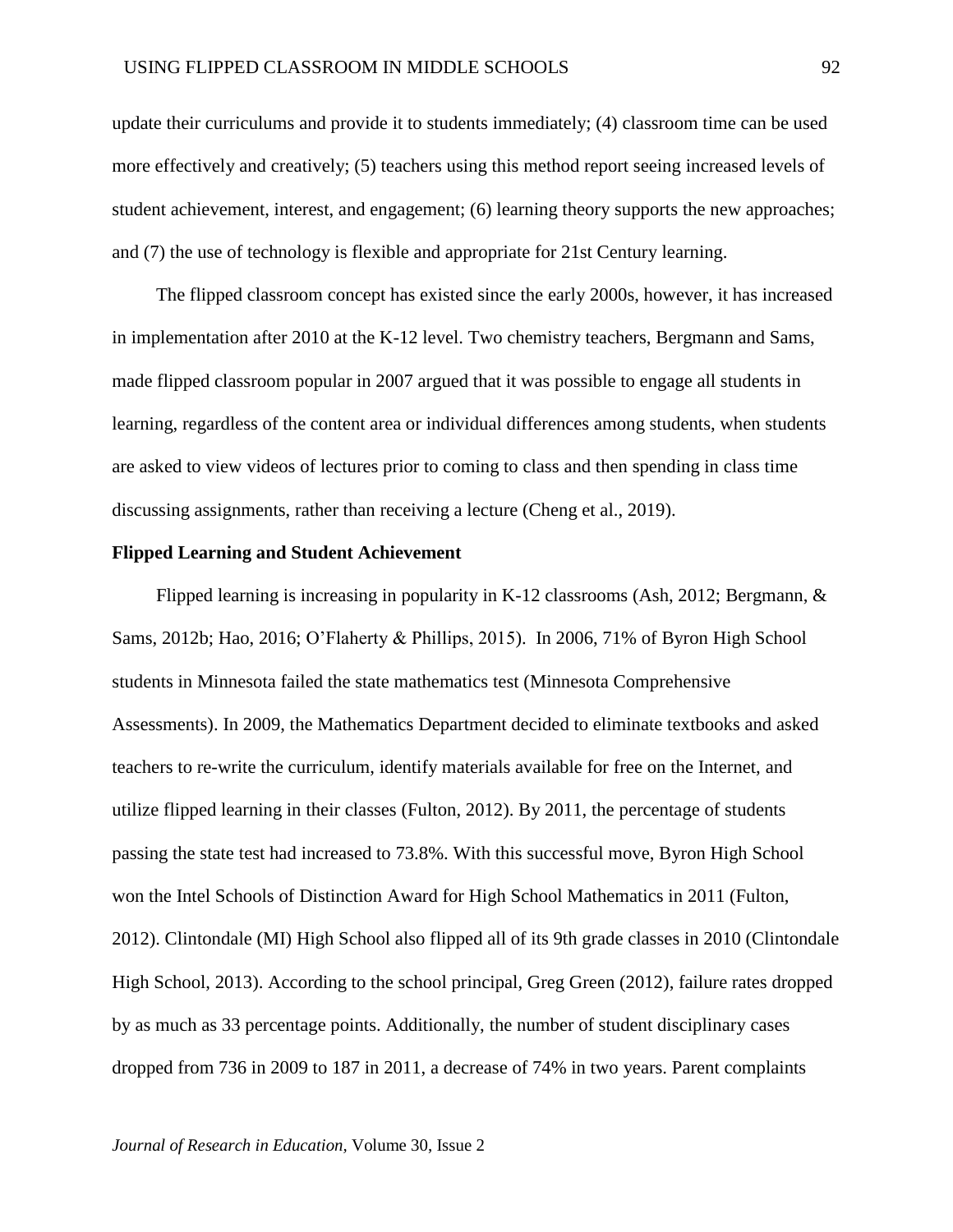also dropped from 200 to 7 after the change in instructional models. Encouraged by these results, the principal converted the entire school to a flipped learning model in Fall 2011.

Flipped classrooms lead to students cooperating with each other more, which has a noticeable benefit on students' problem-solving skills. Strayer (2007) reported that students in a flipped classroom environment preferred the method and displayed a higher level of innovation (being able to solve problems in creative and unique ways) and cooperation (working with others to solve problems and discuss ideas), than students in a traditional classroom setting. Strayer also conducted another study and reported that as a result of studying statistics using the flipped classroom methodology, students became more open towards cooperative learning (Strayer, 2012). According to Avery et al. (2018) flipped classroom supports collaborative learning and teacher-student interaction. Based on data that was collected from fifteen journal articles, it was reported that the flipped classroom approach has a positive impact on K-12 student achievement (Lo & Hew, 2017; Lee, 2018).

Literature also shows that not all flipped classes result in success and satisfaction. Min (2014) concluded that even though a class applied flipped learning, and it might have had positive effects, it does not necessarily mean it is effective. This is because, in a 6th-grade math class that switched to a flipped classroom, there wasn't a significant difference that resulted from the change. Although the teacher noted increased engagement during collaborative activities in a flipped classroom in a middle school, the study found little difference in students' conceptual understanding (Kirvan et al., 2015). According to the results of their study, Johnson and Renner stated that there are no advantages to flipping a high school computer course (2012). Toto and Nguyen (2009) found that students get distracted more easily while watching video lectures. While the students enjoyed flipped classrooms because it provides additional time for problem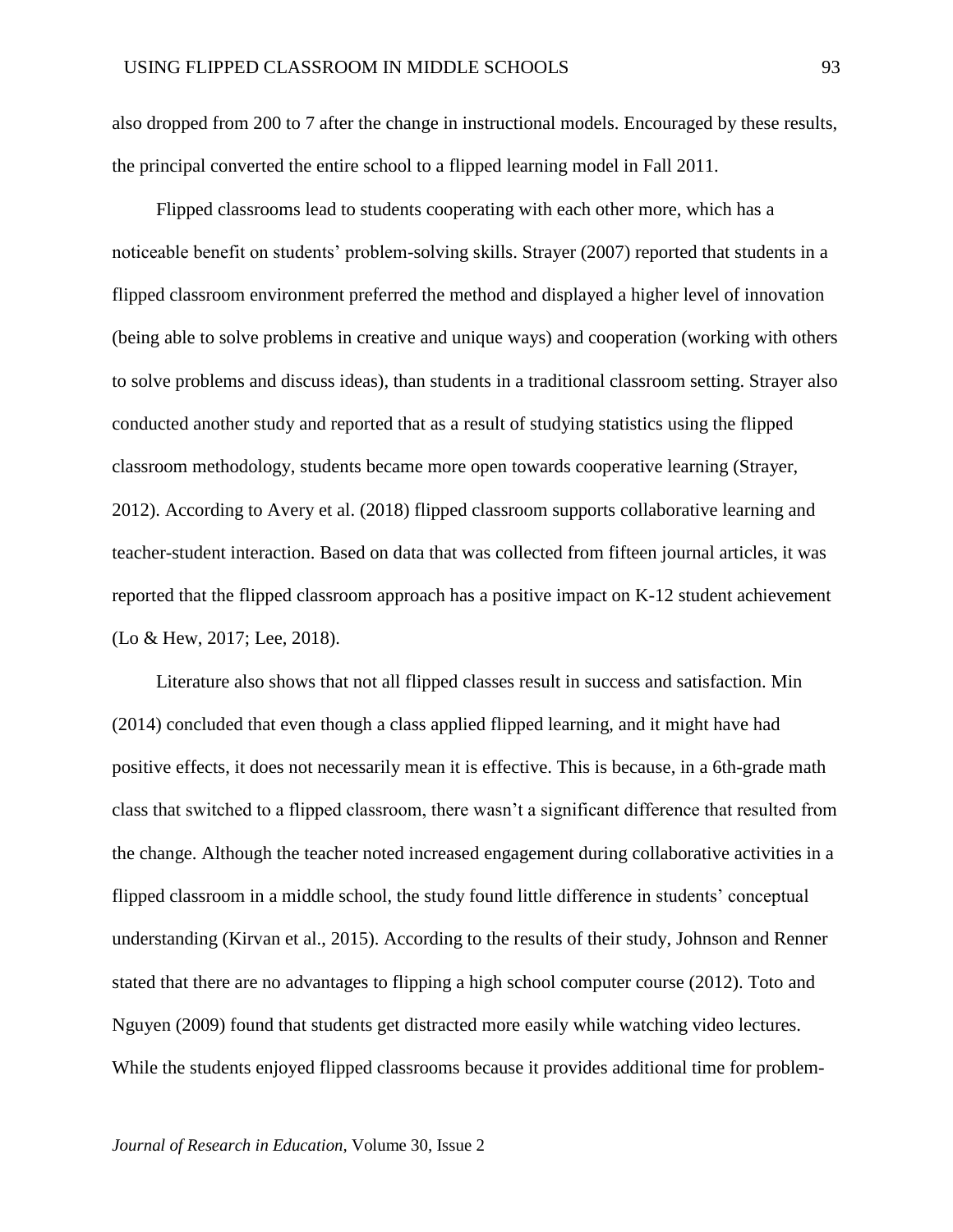solving and hands-on activities, overall, they valued traditional face-to-face lectures for their industrial engineering course. O'Bannon and his colleagues taught sections of an undergraduate technology course while some sections received traditional lectures. They found no significant difference in terms of student learning (O'Bannon, 2011; Gough et al., 2017).

Teachers perceptions on flipped learning is essential. Although some teachers pay more attention to flipped learning, some teachers want to continue teaching the traditional way. Eteokleous (2008) stated that if teachers believe that their traditional practice is reasonable, effective, and efficient, they are more likely to resist implementing computer innovations. However, integrating technology in education is inevitable and flipping the classrooms is a part of educational advancements. Because students spend the majority of their time using some form of technology, they are more active learners and less tolerant of passive learning situations (Beck & Wade, 2004; Gee, 2003; Snowden, 2012). Lu & Overbaugh (2009) stated that technology helps to increase teacher and student motivation. According to Bloom & Hanych (2002) teachers agreed that computer-based instruction can offer flexibility to individualize instruction, increase student motivations and teacher productivity.

Considering the positive effects of flipped learning outlined above, the purpose of this quantitative study was to examine the perceptions of middle school teachers on flipped classrooms. The following research questions guided this study:

- What are middle school teachers' perceptions of the flipped classroom model?
- What are the differences in the participants' perceptions of the flipped classroom model based on the content area taught?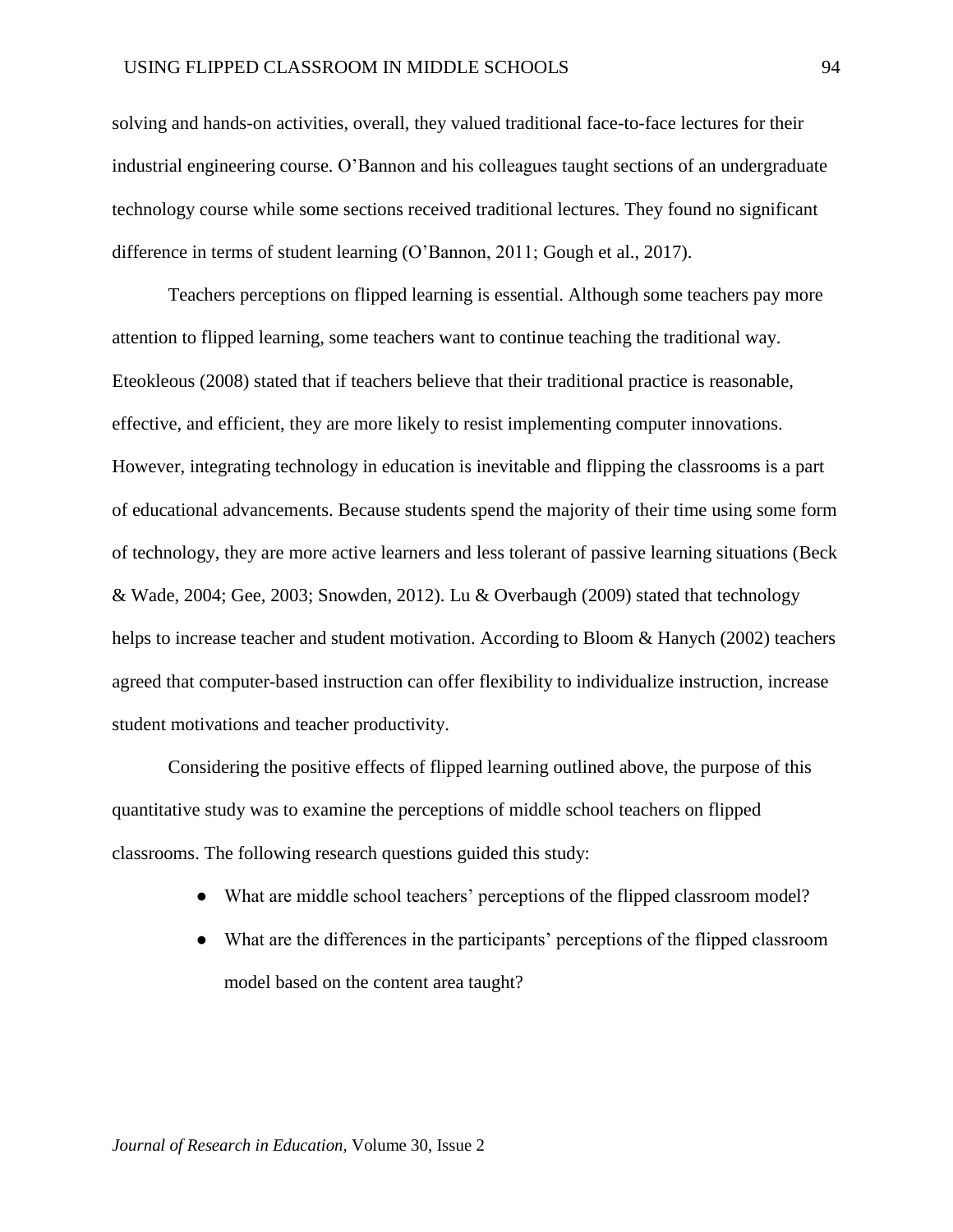Teachers' perception of flipped learning may impact whether or not they adopt this method. Therefore, understanding teachers' perceptions may help us understand how to present flipped learning to teachers.

## **Methodology**

The sampling in this study was convenience sampling in nature. Convenience sampling is a type of nonrandom sampling where members of the target population that meet certain practical criteria, such as easy accessibility, geographical proximity, availability at a given time, or the willingness to participate in the study (Dornyei, 2007; Etikan et al, 2016). Groups of students (inservice teachers) from a university in the southeast part of the United States participated in this study. Data were collected using a survey. Data were analyzed using descriptive statistics and data points such as the mean and standard deviation of middle school teachers' perceptions of the flipped classrooms. An independent samples t-test was used to determine differences in middle school teachers' perceptions of the flipped classroom model based on the content they teach.

## **Participants**

A total of 126 in-service teachers, students in a master's program, were asked to participate in the study and 57 of them responded to the survey with a 45% response rate. The 57 participants were all K-12 teachers seeking their master's degree in the Curriculum and Instruction Program at a southern university. One of the researchers was teaching in this program and distributed the online flipped classroom survey to the participants. The survey was administered to the participants through Qualtrics. The link for the survey and cover letter was emailed to the participants. The Institutional Review Board procedure was followed for the data collection. Participation was voluntary for the master's degree students, per IRB approval. The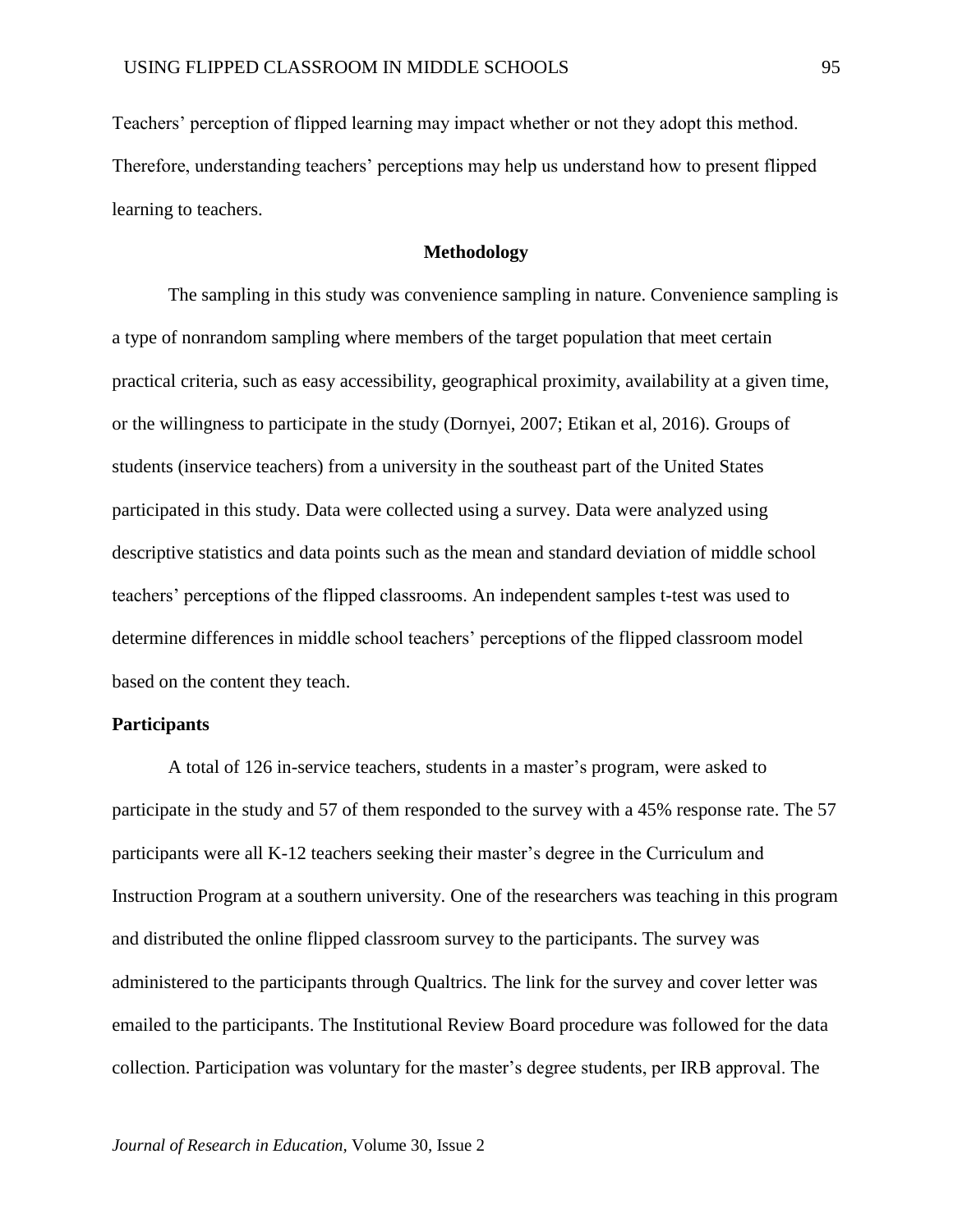survey was open to the participants for two weeks and all responses to the survey were anonymous. Table 1 shows the content area and gender of the participants.

## **Table 1**

| Content area                      | Number of | Gender            |
|-----------------------------------|-----------|-------------------|
|                                   | teachers  |                   |
| English Language Arts, and Social | 26        | 19 female, 7 male |
| <b>Studies</b>                    |           |                   |
| Mathematics, Science              | 31        | 23 female, 8 male |

 *The Content Area of the Participants*

#### **Instrument**

The open access teachers' survey on flipped classrooms designed by Gough et al. (2017) was used in this study. It utilized a 5-point Likert-scale (from 1=strongly disagree to 5=strongly agree). The original survey consisted of twenty questions. The researchers added four new items to the survey to obtain more information on teachers' perceptions on flipped classrooms. The survey has five subscales as areas 1 through 5. Area 1 has three questions on the benefits for students in the flipped classroom, area 2 has six questions on the instructional considerations in the flipped classroom, area 3 has three questions on learning in the flipped classroom, area 4 has seven questions on the student considerations in the flipped classroom, and area 5 has two questions on the parent considerations in the flipped classroom. Items 21 and 22 in area 2 and items 23, 24 in area 4 was added by the researchers. These questions are asking questions on instructional and student considerations in the flipped classroom such as 'preparing flipped learning materials was time consuming', and 'teaching flipped classroom model was more enjoyable than traditional classroom'.

*Journal of Research in Education,* Volume 30, Issue 2 The reliability of the sub-scales changed from  $\alpha = .65$  to  $\alpha = .74$ . The reliability was calculated by the Cronbach's alpha internal consistency coefficient as follows: Area 1: .71, Area 2: .74, Area 3: .68, Area 4: .73 and Area 5: .65) Gough et al. (2017) established the validity of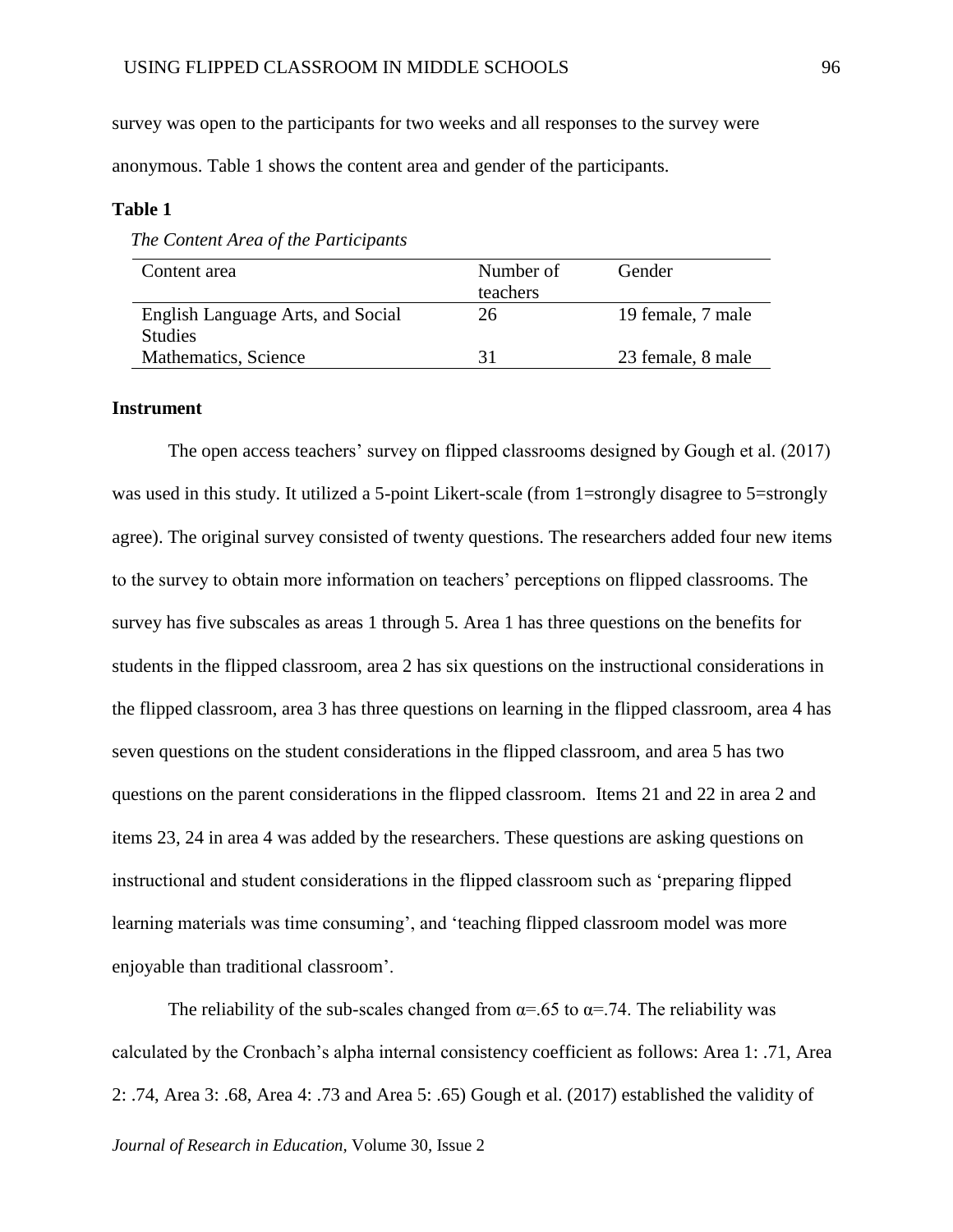the survey by basing the survey on the review of related research and literature. The authors reviewed more than fifty research papers on flipped classrooms to establish validity. It is documented as a matrix grid in order to correlate with the research questions and related literature. Teacher surveys on flipped classrooms went through a critique process by two administrators and four teachers, all of whom had experience in flipped classrooms. Evaluation of the content validity for the 24 items included two college professors who teach the flipped classroom strategies as part of their lectures as well as four middle school teachers who use flipped classrooms in their schools. Content validity is established by inspecting a test question to see whether it corresponds to what the user decides should be covered by the test (Barber, 2020). In addition to flipped classroom surveys, the researchers added demographic questions about the participants' background such as gender, age, and years of experience in the survey.

#### **Results**

This study investigated perceptions of middle school teachers regarding flipped classrooms and examined differences in those teachers' perceptions based on the content area taught. An independent sample t-test was used to determine the differences between the content areas taught. The t-test was used in order to determine if there were significant differences between English Language Arts and Social Studies teachers, as well as Mathematics and Science teachers in middle schools. Research questions were analyzed using descriptive statistics such as the means and standard deviations of middle school teachers' perceptions of flipped classrooms. Inferential statistics were conducted to test for differences between middle school teachers' flipped classroom perceptions and their content areas.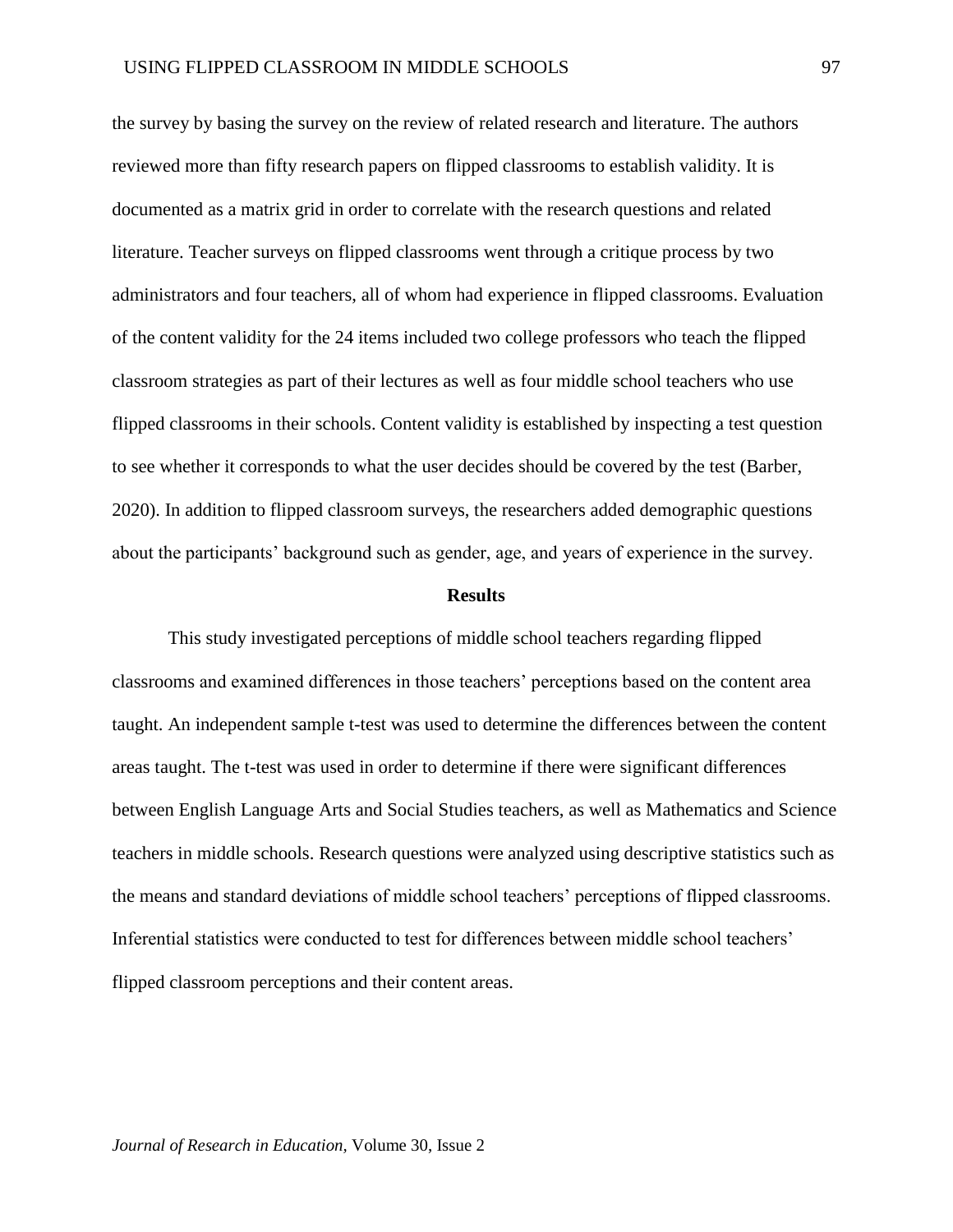## **Middle School Teachers' Perceptions of the Flipped Classroom**

Most middle school teachers agreed that flipping the classroom removes passive learning from the classroom  $(M= 4.23)$  and allows students to develop better relationships with their peers through cooperation and collaboration  $(M= 4.14)$ . Middle school teachers agreed that in flipped classrooms, the students also have a sense of responsibility for their learning and coming prepared to class (M= 4.12). They also agreed the flipped classroom allows greater interaction between the students and teacher  $(M= 4.12)$ . Flipping the classroom creates time for direct instruction, active learning activities, and content coverage  $(M=4.11)$ . Students prefer the flipped classroom over the traditional classroom ( $M = 4.05$ ). Table 2 shows the perceptions of teachers in flipped classrooms.

## **Table 2**

| Flipped classroom perceptions                                                                                                           | Mean | Standard<br>Deviation |
|-----------------------------------------------------------------------------------------------------------------------------------------|------|-----------------------|
| Q12 Flipping the classroom removes passive learning<br>from the classroom                                                               | 4.23 | .50                   |
| Q18 The flipped classroom allows students to<br>develop better relationships with their peers through<br>cooperation and collaboration. | 4.14 | .58                   |
| Q17 In a flipped classroom, students have a sense of<br>responsibility for their learning and come prepared to<br>class.                | 4.12 | .56                   |
| Q19 The flipped classroom allows teachers to have<br>increased interaction with students.                                               | 4.12 | .46                   |
| Q20 Flipping the classroom creates time for direct<br>instruction, active learning activities, and content<br>coverage.                 | 4.11 | .55                   |
| Q16 Students prefer the flipped classroom over the<br>traditional classroom.                                                            | 4.05 | .66                   |

# *Middle School Teachers' Perceptions of the Flipped Classrooms*

Mathematics and Science teachers were in agreement when it came to their students

preferring the flipped classroom over the traditional classroom  $(M= 4.45)$ , as well as the students

learning better in a flipped classroom (M= 4.39). English Language Arts and Social Studies

*Journal of Research in Education,* Volume 30, Issue 2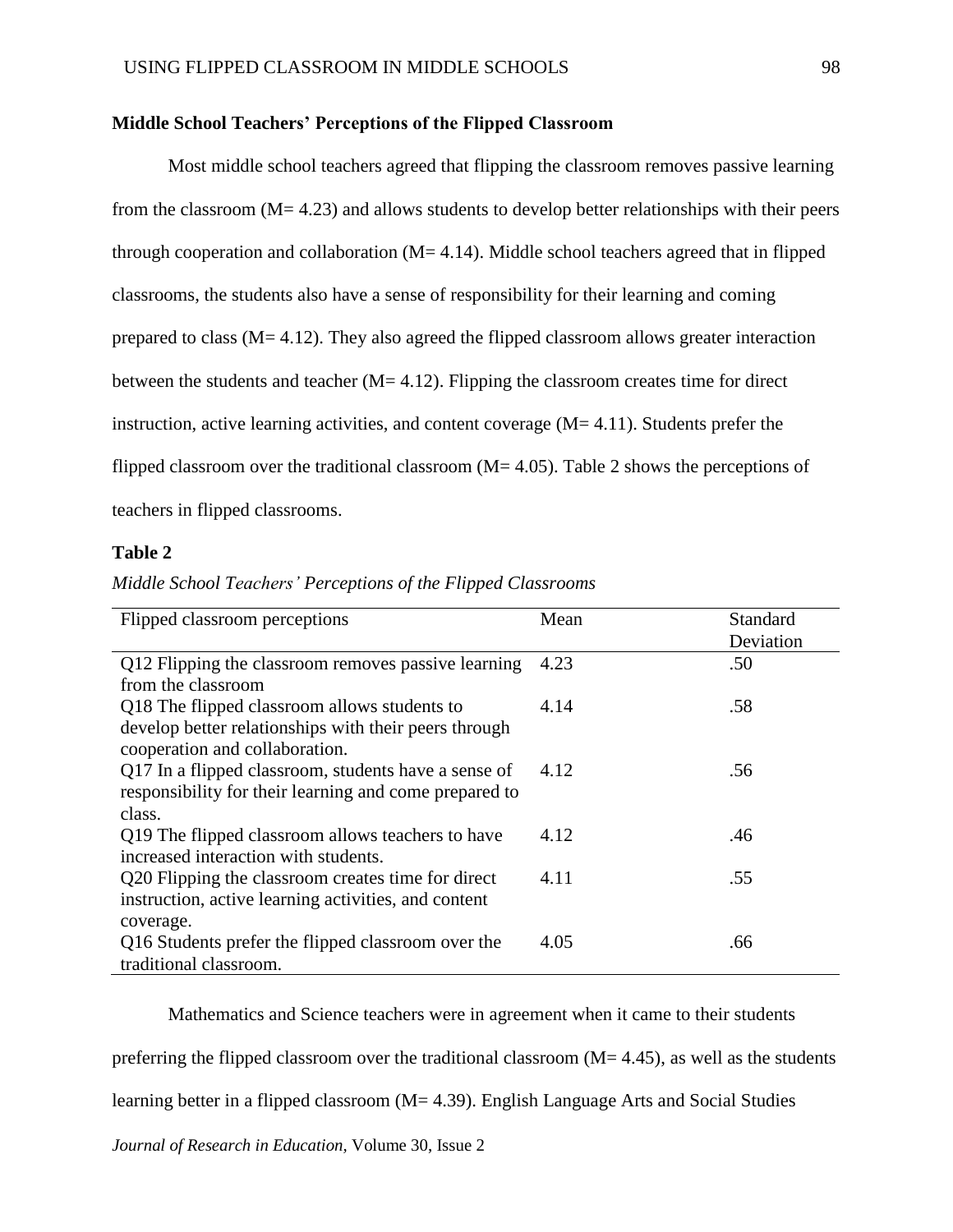teachers agreed the most on the notion that flipping the classroom removes passive learning from

the classroom (M= 4.19), and recorded lectures aid struggling students because they can re-

watch portions of lessons if they did not understand them (M= 4.04). Table 3 shows the

perceptions of Mathematics/ Science and English Language Arts/ Social Studies teachers.

# **Table 3**

*English Language Arts/ Social Studies and Mathematics/ Science Middle School Teachers' Perceptions of the Flipped Classroom*

| Areas                                                            | E1a/ | E1a/      | Mat/ | Mat       |
|------------------------------------------------------------------|------|-----------|------|-----------|
|                                                                  | SS   | <b>SS</b> | Sci  | $/$ Sci   |
|                                                                  | M    | <b>SD</b> | M    | <b>SD</b> |
| Area 1: Benefits for students in the flipped classroom           |      |           |      |           |
| Q4 Absent students benefit from a flipped classroom.             | 3.77 | .65       | 4.03 | .48       |
| Q9 Students do not need the teacher present for direct           | 3.81 | .69       | 4.03 | .48       |
| instruction, but students need the teacher present for solving   |      |           |      |           |
| problems.                                                        |      |           |      |           |
| Q14 Recorded lectures aid struggling students because they       | 4.04 | .44       | 4.16 | .37       |
| can re-watch portions of lessons that they do not understand.    |      |           |      |           |
| Area 2: Instructional considerations in the flipped classroom    |      |           |      |           |
| Q6 Time created for in-class activities in the flipped classroom | 3.88 | .58       | 4.10 | .53       |
| allows for more active learning and increased higher order       |      |           |      |           |
| thinking for students.                                           |      |           |      |           |
| Q13 The flipped classroom allows teachers more time to           | 3.92 | .62       | 4.06 | .51       |
| personalize instruction for students.                            |      |           |      |           |
| Q19 The flipped classroom allows teachers to have increased      | 3.88 | .32       | 4.32 | .47       |
| interaction with students.                                       |      |           |      |           |
| Q20 Flipping the classroom creates time for direct instruction,  | 3.77 | .43       | 4.39 | .49       |
| active learning activities, and content coverage.                |      |           |      |           |
| Q21 Preparing flipped learning materials was time consuming.     | 4.42 | .50       | 4.38 | .66       |
| Q22 It was difficult to ensure that students had truly watched   | 4.23 | .42       | 4.06 | .35       |
| the videos.                                                      |      |           |      |           |
| Area 3: Learning in the flipped classroom                        |      |           |      |           |
| Q8 English Language Learners benefit from a flipped              | 3.65 | .48       | 4.06 | .35       |
| classroom.                                                       |      |           |      |           |
| Q12 Flipping the classroom removes passive learning from the     | 4.19 | .56       | 4.26 | .44       |
| classroom.                                                       |      |           |      |           |
| Q15 Students learn better in a flipped classroom.                | 3.73 | .45       | 4.39 | .49       |
| Area 4: Student considerations in the flipped classroom          |      |           |      |           |
| Q5 The flipped classroom is difficult for some students to       | 4.19 | .40       | 4.10 | .39       |
| access due to the additional technology required outside of      |      |           |      |           |
| school.                                                          |      |           |      |           |
| Q7 Student discipline issues decrease in a flipped classroom.    | 3.58 | .50       | 4.16 | .52       |
|                                                                  |      |           |      |           |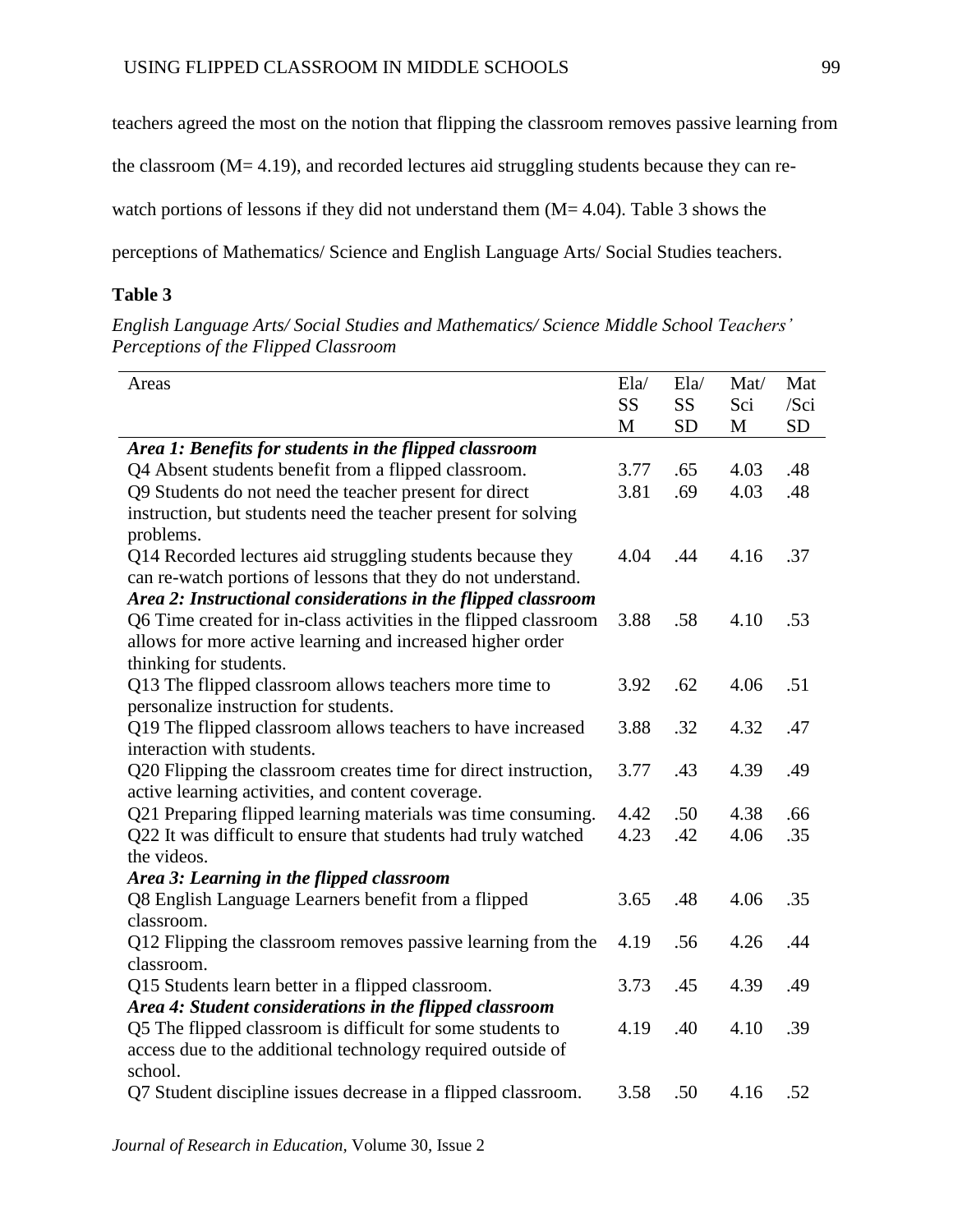| Q16 Students prefer the flipped classroom over the traditional                      | 3.58 | .50 | 4.45 | .50 |
|-------------------------------------------------------------------------------------|------|-----|------|-----|
| classroom.                                                                          |      |     |      |     |
| Q17 In a flipped classroom, students have a sense of                                | 3.88 | .58 | 4.32 | .47 |
| responsibility for their learning and come prepared to class.                       |      |     |      |     |
| Q18 The flipped classroom allows students to develop better                         | 3.88 | .58 | 4.35 | .48 |
| relationships with their peers through cooperation and                              |      |     |      |     |
| collaboration.                                                                      |      |     |      |     |
| Q23 Teaching flipped classroom model was more enjoyable                             | 3.73 | .45 | 4.16 | -37 |
| than traditional classroom.                                                         |      |     |      |     |
| Q24 The flipped classroom helped me communicate with my                             | 3.76 | .42 | 4.16 | .45 |
| students better than the traditional classroom.                                     |      |     |      |     |
| Area 5: Parent considerations in the flipped classroom                              |      |     |      |     |
| Q10 In a flipped classroom, video lectures make the class                           | 4.00 | .40 | 4.10 | .30 |
| more transparent to parents.                                                        |      |     |      |     |
| Q11 Discussions with parents center more on learning than                           | 3.96 | .44 | 4.10 | .30 |
| they do on classroom behavior when using a flipped                                  |      |     |      |     |
| classroom.                                                                          |      |     |      |     |
| Scale: 1= Strongly disagree 2= Disagree $3=$ Neutral $4=$ Agree $5=$ Strongly agree |      |     |      |     |

# **Middle School Teachers' Concerns of the Flipped Classroom**

Despite the benefits of flipped classrooms, middle school teachers agreed strongly on one thing: preparing flipped classroom materials was time consuming  $(M= 4.40)$ . They also agreed that it was difficult to ensure if the students had truly watched the videos  $(M= 4.14)$ , and it was also difficult for some students to access due to the additional technology required outside of the

school (M= 4.14). Table 4 shows middle school teachers' concerns about the flipped classroom.

# **Table 4**

*Middle School Teachers' Concerns of the Flipped Classroom* 

| Flipped classroom perceptions                                                                                                        | Mean | <b>Standard</b><br>Deviation |
|--------------------------------------------------------------------------------------------------------------------------------------|------|------------------------------|
| Q21 Preparing flipped learning materials was time<br>consuming.                                                                      | 4.40 | .59                          |
| Q22 It was difficult to ensure that students had truly<br>watched the videos.                                                        | 4.14 | .46                          |
| Q5 The flipped classroom is difficult for some<br>students to access due to the additional technology<br>required outside of school. | 4.14 | .39                          |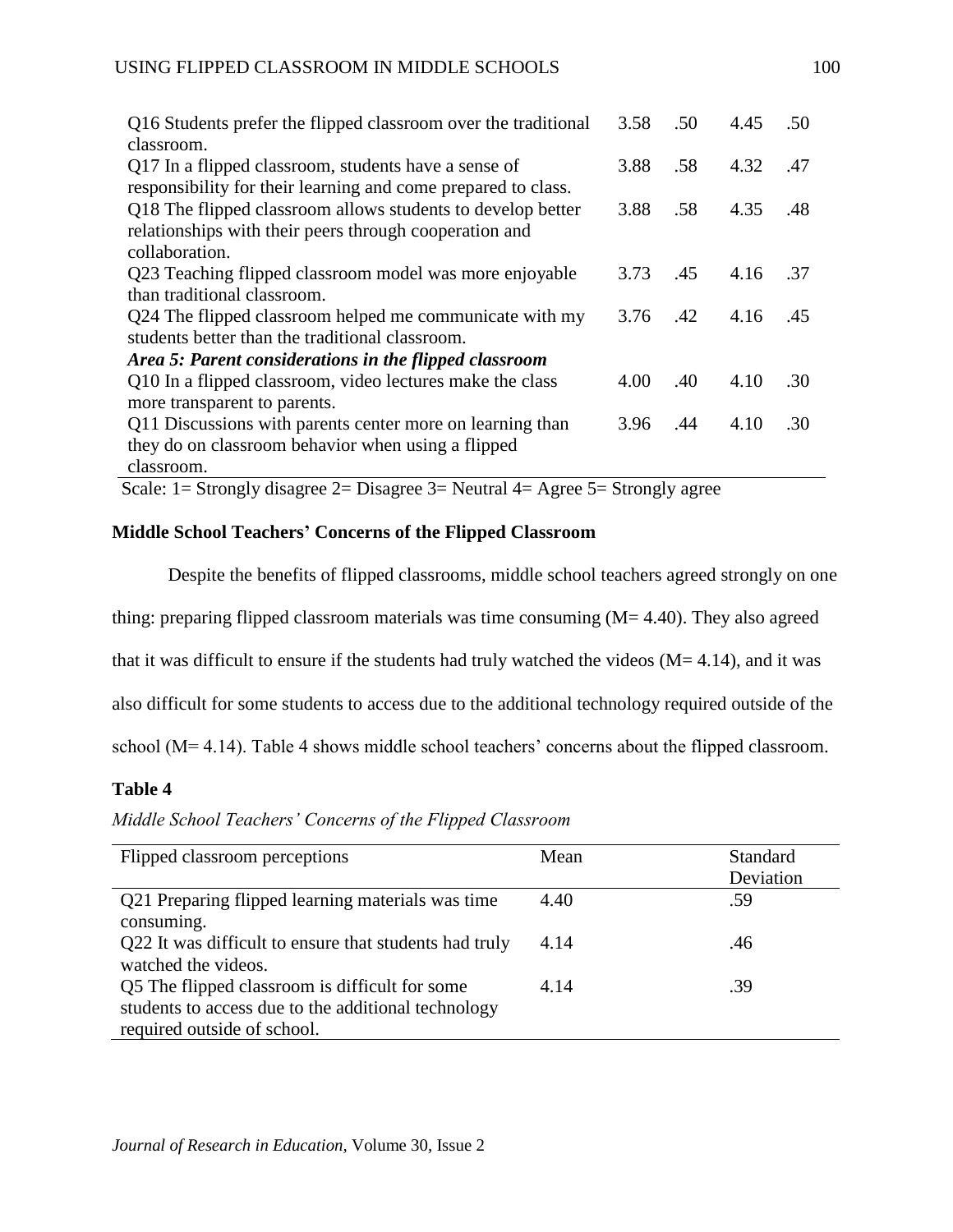# **Differences in Teachers' Perceptions of the Flipped Classroom Based on Content Area Taught**

Mathematics and Science teachers' scores were significantly higher than English Language Arts and Social Studies teachers on the flipped classroom areas 2, 3 and 4. Mathematics and Science teachers agreed that flipping the classroom allows teachers to have increased interaction with students as well as creating more time for direct instruction, active learning, and content coverage (Area 2). Another thing they agreed on was students learning being better in a flipped classroom and flipping the classroom removes passive learning from the classroom (Area 3). Mathematics and Science teachers also shared the same thoughts when it came to students preferring the flipped classroom over the traditional classroom and students having a sense of responsibility for their learning which leads to them coming prepared to class (Area 4).

The English Language Arts and Social Studies teachers, as well as the Mathematics and Science teachers, did not show significantly different results in Areas 1 and 5. They all agreed on recorded lectures definitely aiding struggling students because they can rewatch portions of lessons that they do not understand (Area 1). Both groups also agreed that video lectures make the class more transparent to parents, and discussions with parents center more on learning than they do on classroom behavior when using a flipped classroom (Area 5). Table 5 provides the differences in perceptions of middle school teachers in terms of content area taught.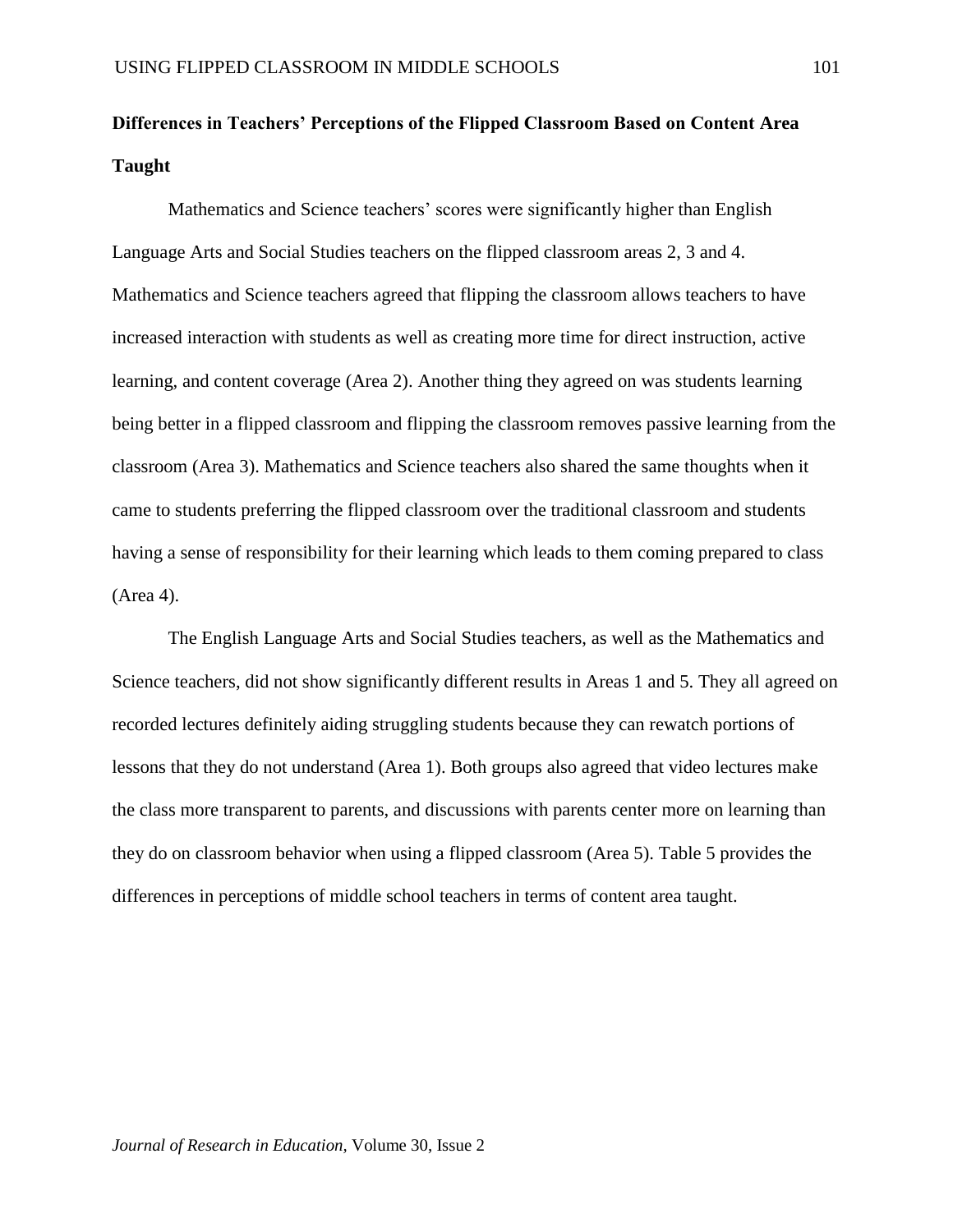# **Table 5**

|                                     | ELA/Social<br><b>Studies</b><br>$(n=26)$ |           | <b>Mathematics</b><br>/Science<br>$(n=31)$ |           |                                                    |         |         |    |         |
|-------------------------------------|------------------------------------------|-----------|--------------------------------------------|-----------|----------------------------------------------------|---------|---------|----|---------|
| Flipped<br>Classroom<br>Perceptions | M                                        | <b>SD</b> | M                                          | <b>SD</b> | $95\%$ CI for<br>Mean<br>Difference<br>Lower Upper |         | t       | df | p       |
| Area 1                              |                                          |           |                                            |           |                                                    |         |         |    |         |
| Benefits for                        | 3.87                                     | .37       | 4.07                                       | .39       | $-.408$                                            | .001    | $-1.98$ | 55 | 0.52    |
| students<br>Area 2                  |                                          |           |                                            |           |                                                    |         |         |    |         |
| Instructional                       | 4.01                                     | .22       | 4.22                                       | .30       | $-.344$                                            | $-.057$ | $-2.81$ | 55 | $.007*$ |
| consideration                       |                                          |           |                                            |           |                                                    |         |         |    |         |
| Area 3                              |                                          |           |                                            |           |                                                    |         |         |    |         |
| Learning in                         | 3.85                                     | .37       | 4.23                                       | .30       | $-.558$                                            | $-.197$ | $-4.19$ | 55 | $.001*$ |
| flipped class<br>Area 4             |                                          |           |                                            |           |                                                    |         |         |    |         |
| Student                             | 3.80                                     | .33       | 4.24                                       | .24       | $-.597$                                            | $-.286$ | $-5.68$ | 55 | $.001*$ |
| considerations                      |                                          |           |                                            |           |                                                    |         |         |    |         |
| Area 5 Parent                       |                                          |           |                                            |           |                                                    |         |         |    |         |
| considerations                      | 3.98                                     | .41       | 4.09                                       | .30       | $-.305$                                            | .073    | $-1.22$ | 55 | .225    |
| * $p < .05$                         |                                          |           |                                            |           |                                                    |         |         |    |         |

*Differences in Perceptions of Middle School Teachers in terms of Content Area Taught*

Mathematics and Science teachers scored significantly higher than English Language Arts and Social Studies teachers in the areas 2, 3, and 4 on flipped classrooms.

This study provides evidence that Mathematics and Science teachers have more positive perceptions on the flipped classroom than Social Studies and English Language Arts teachers, however, Social Studies and English Language Arts teachers still perceive the flipped classroom as beneficial for their subject matter.

# **Conclusion**

Middle school teachers had positive perceptions toward flipped classrooms/learning. They agreed that flipping the classroom removes passive learning from the classroom and allows students to develop better relationships with their peers through cooperation and collaboration.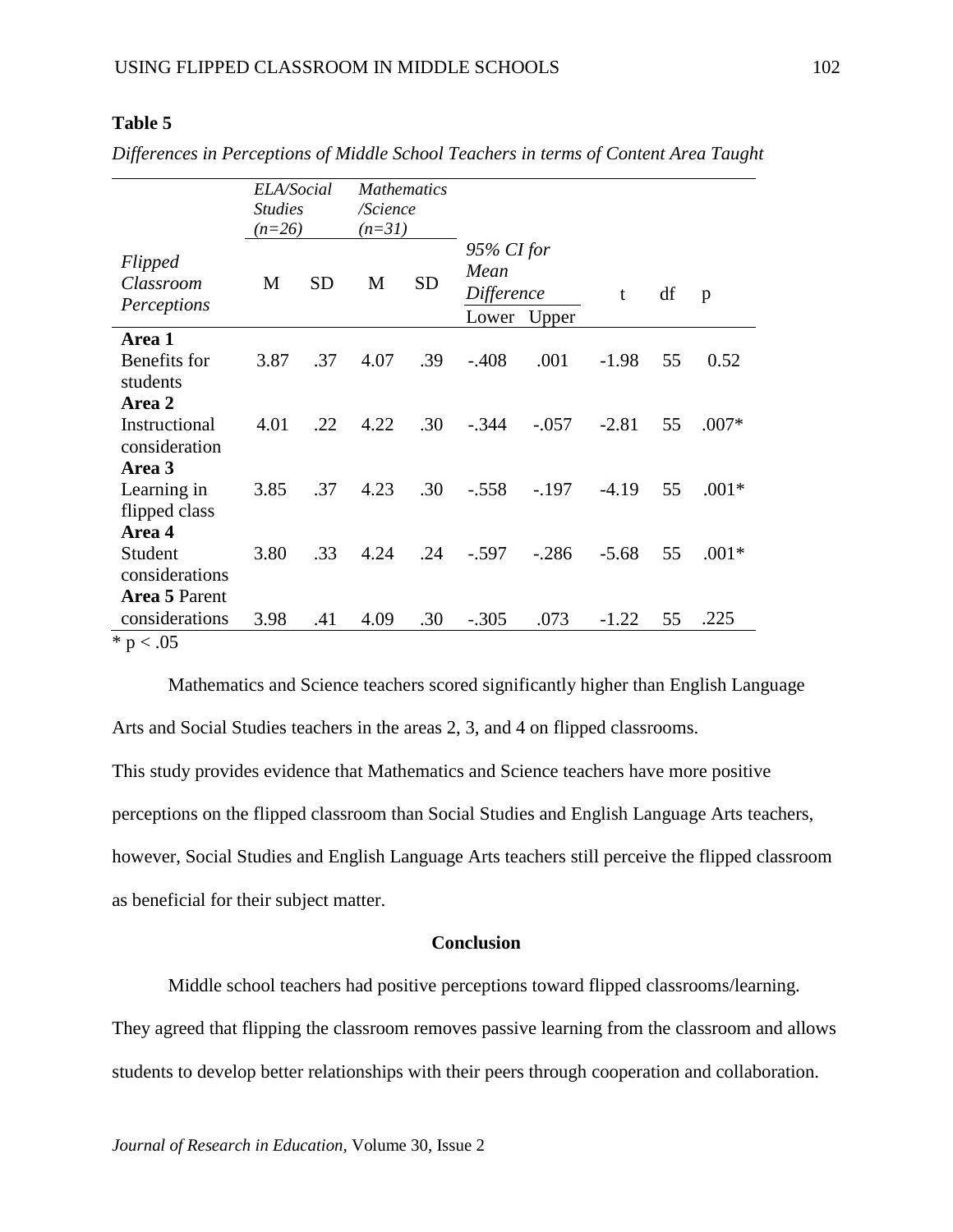All teachers agreed on one point, in a flipped classroom, the students have a sense of responsibility for their learning and come prepared to class. Hulten and Larsson (2018) indicated "it could take time to get students acquainted with the flipped classroom method, but that they would start to see the benefits of it with time and then feel more inclined to comply with the requirements of the method, such as to come prepared and engage in classroom discussions" (p.438).

Furthermore, teachers believed that they covered the content and made the lectures more transparent to parents by applying flipped classroom strategies. Raths (2014) provided examples for involving parents in flipped learning practices by creating parent videos, online newsletters, and emails. This leads to parents getting excited about their children's learning and supporting the teachers. Cheng and Weng (2017) focused on parental involvement when they were studying the key roles that affect the success of a flipped classroom. According to Fulton's study (2012), 84 % of the parents preferred flipped classrooms for instructional delivery. The same author stated that parents can watch instructional videos with their children and recall what they learned many years ago about the same or similar subjects.

According to the results of this study, flipped classrooms work both in Mathematics/ Science as well as English Language Arts/ Social Studies classes. Although the t-test results showed significant differences statistically, all subject areas had more than 3.80 as the mean score on five of the flipped classroom areas. This means that English Language Arts teachers did not have a negative view on flipped classrooms. In fact, they were significantly positive, but not as positive as the Mathematics and Science teachers. Certain content areas, such as English Language Arts (ELA) or other humanities-related subjects, may be less suited to flipping when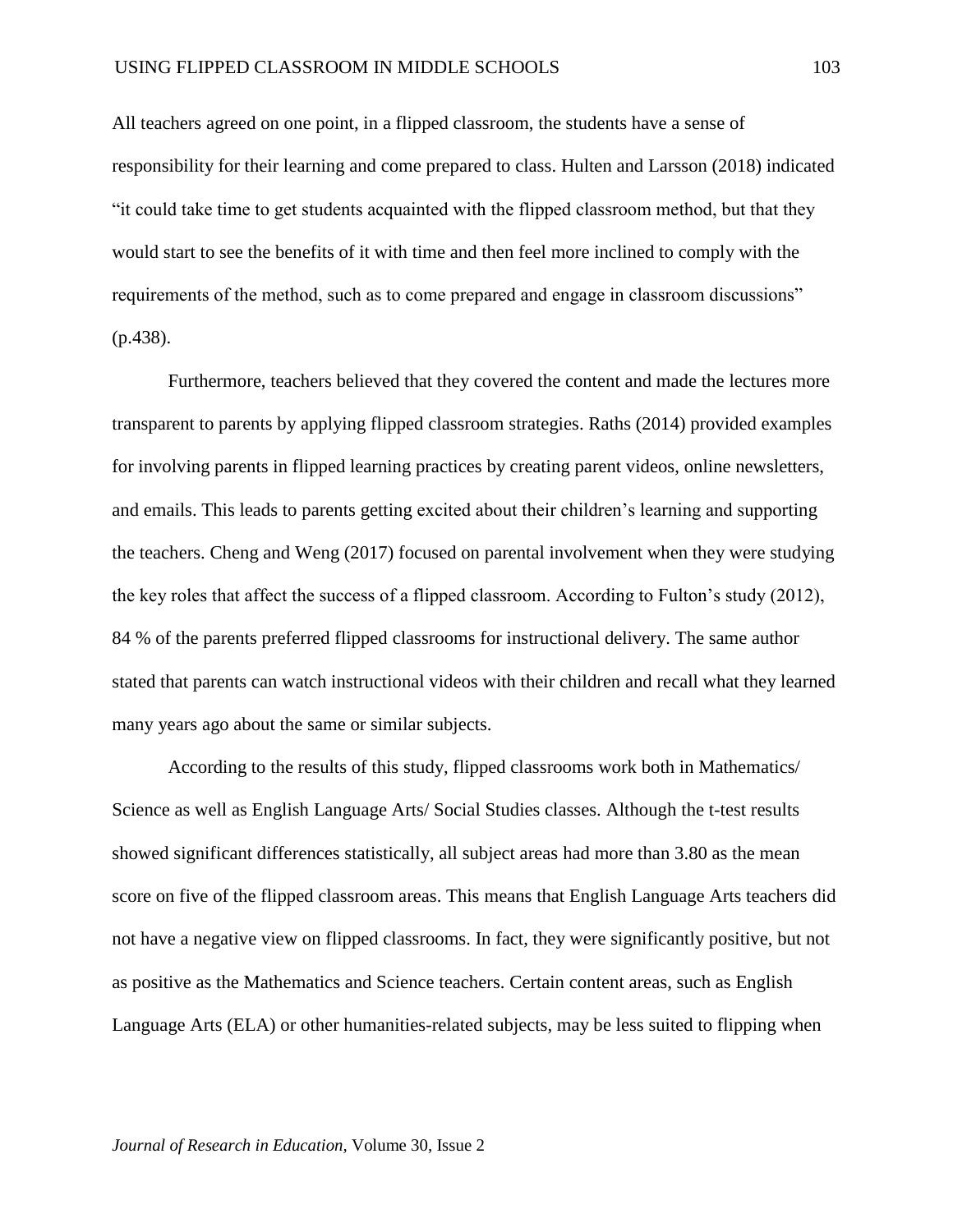compared to Mathematics and Science, where yes or no answers are more applicable (Moran & Young, 2013).

Muir and Chick (2014) stated that the Mathematic teachers and students were all positive on the flipped classroom approach and believed flipped classrooms could provide additional support to students. Moreover, all students in a senior Mathematics secondary class recommended the use of teacher prepared tutorials to other students. Students performed better in flipped classrooms compared to traditional lecture classes in the STEM -science, technology, engineering, and mathematics (Cronhjort et al., 2017; Deslauriers et al., 2011, Freeman et al., 2014; Hake, 1998; Mazur, 1997). In the realm of flipped classroom research in STEM education, most studies have reported a positive impact on student learning (Barba et al., 2016; Stohr, 2020). Schultz and her colleagues conducted a study in 6-12 classrooms and reported that advanced placement chemistry students scored higher on classroom assessments than students in traditional classes (2014). Winter (2018) stated that when effectively implemented, flipped classrooms are beneficial for averagely achieving students in middle schools. Heo & Choi (2014) found out that video learning has positive effects on student achievement in a 7th grade Mathematics class.

On the other hand, according to the results of this study, it takes time to prepare flipped classroom materials. Schmidt and Ralph (2016) pointed out something to be considered: flipped classrooms are a lot of work to utilize. The report on flipped classrooms prepared by the Yale University Center for Teaching and Learning (2018) indicates that flipping the classroom does not ease instructor time. In fact, they have to spend more time preparing lecture videos, out-ofclass content, in-class practices, and efficient assessment methods. K-12 history teachers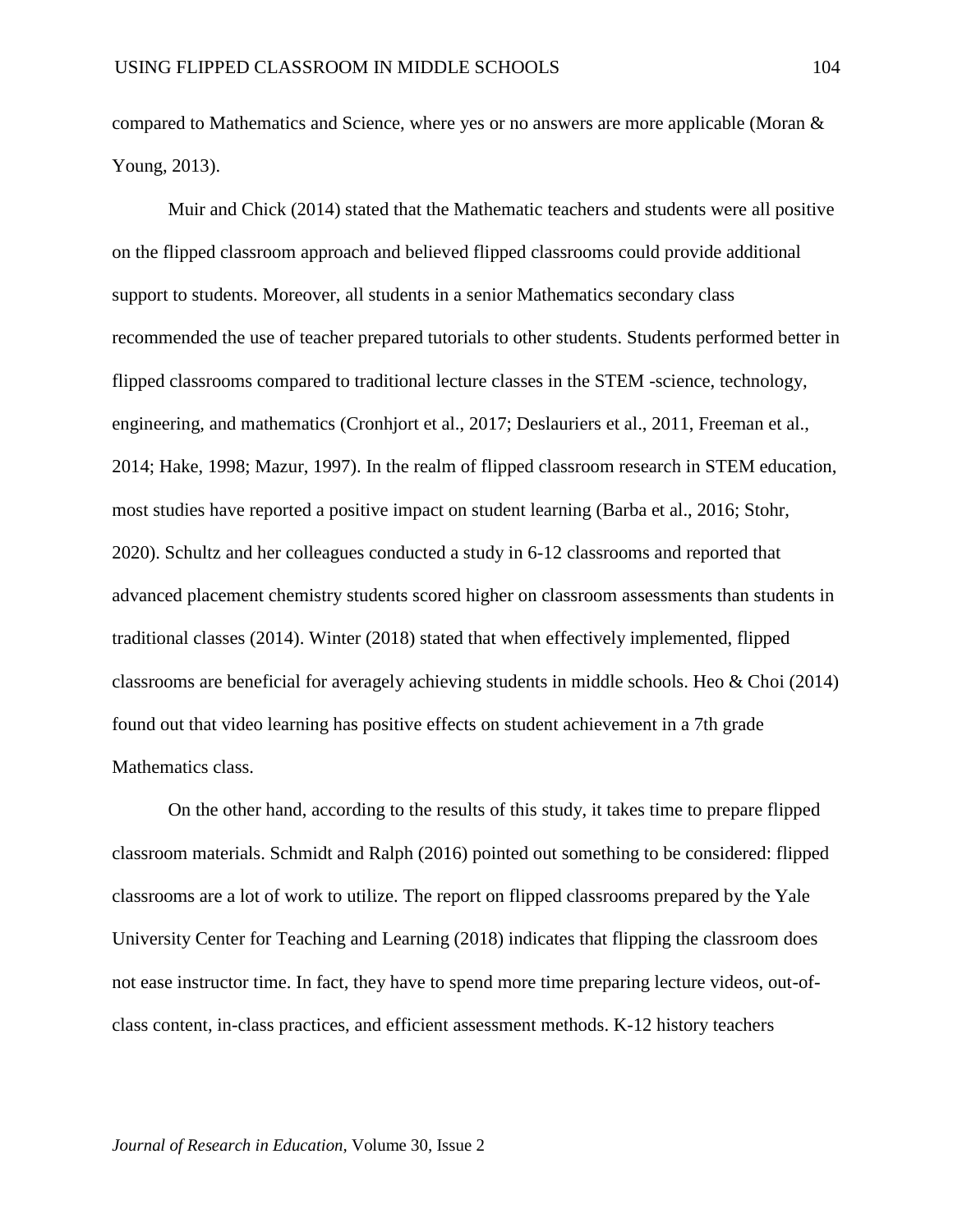expressed concerns about the amount of time they had to devote in order to design new activities and material (Aidinopoulou & Sampson, 2017; Townsend, 2010).

Teachers were also concerned that some of the students did not watch the instructional videos at home because they did not have access to the required technology. Schmidt and Ralph (2016) pointed out that in a flipped classroom, students are supposed to come to class ready to start solving problems, analyzing text, or investigating solutions after they watch videos, PowerPoint's, and complete readings at home. However, some teachers are surprised that many of their students did not have internet access or even a computer at home. They also indicated that it is hard to make sure if the students actually watched the instructional videos at home.

#### **Implications**

The teacher and the curriculum play critical roles in facilitating the use of technological tools (King-Sears, 2009; Roschelle et al., 2010; Suh, 2010). Dick and Hollebrands (2011) stated that the strategic use of technology strengthens teaching and learning. This study examined English Language Arts/ Social Studies and Mathematics/ Science teachers' perceptions of flipped classrooms.

The results of this study found that teachers and students benefit from flipped classrooms. Before teachers and students engage in this new flipped classroom technique, they need to improve their knowledge and skills in using flipped classrooms effectively. Students need to learn strategies to use their time efficiently at home, being aware of their responsibility for their own learning, increasing active learning, and interacting with peers and teachers. The aim of the flipped classroom should be helping students become self-learners and teaching them to seek access to information on their own (Franciszkowicz, 2008). Gough et al. (2017) stated that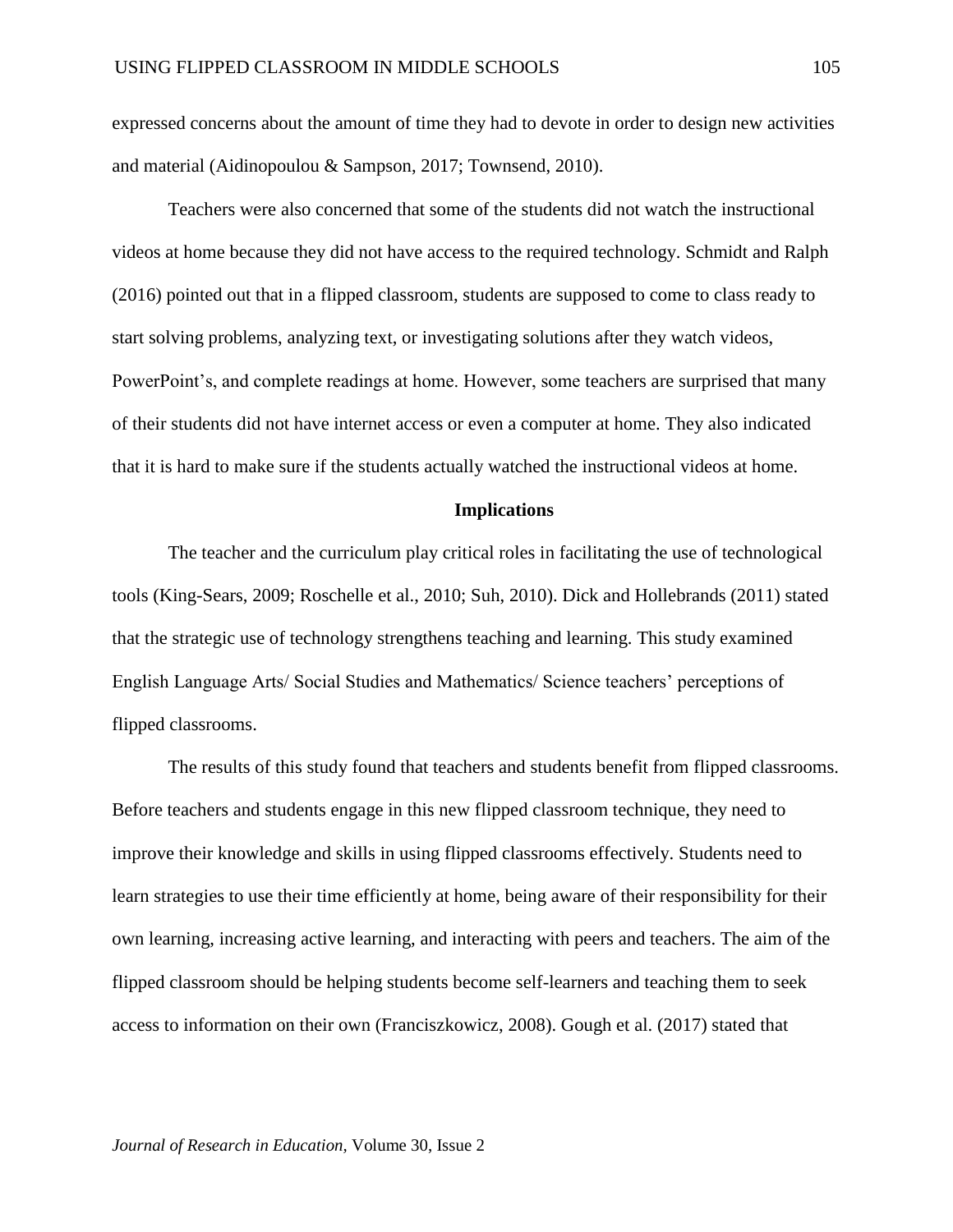students are more engaged in learning and spend more time on higher-order thinking skills in a flipped classroom model.

The concept of flipped classrooms with preservice teachers, in-service teachers, university supervisors, parents, and students show that they believe the flipped classroom is vital and can produce great rewards for all concerned parties. The results of this study suggest that workshops, seminars, and techniques on flipped classroom strategies should be implemented for middle school teachers. Furthermore, teacher education programs need to make sure to provide the required knowledge, skills, and practices to help preservice teachers. Each preservice teacher should be able to learn how to use flipped classroom strategies and work with students in order to contribute to their learning. O'Flaherty and Phillips (2015) stated that since the flipped classroom is seen as a strategy that can genuinely improve the student learning experience through increased interactivity, it leads to added pressure for many educators to renew their curriculum with an approach that they may not fully understand. The flipped classroom approach is an effective use of technology that shows great promise (Bergmann & Sams, 2012a; Brunsell & Horejsi, 2013; Ray & Powell, 2014) for teacher preparation. As a result of this, it should be used in teacher preparation programs (Ray & Powell, 2014). According to NCTM (2020), teacher education programs and professional development must continually update practitioners' knowledge of technology and its application to support learning. These include the development of lessons that take advantage of technology-rich environments and the integration of digital tools in daily instruction (Nelson et al., 2009; Pierce & Stacey, 2010).

# **Future Research**

First of all, the number of participants in the study was small. There were 57 participants (teachers) who were seeking their master's degree in a southeastern university. Therefore, future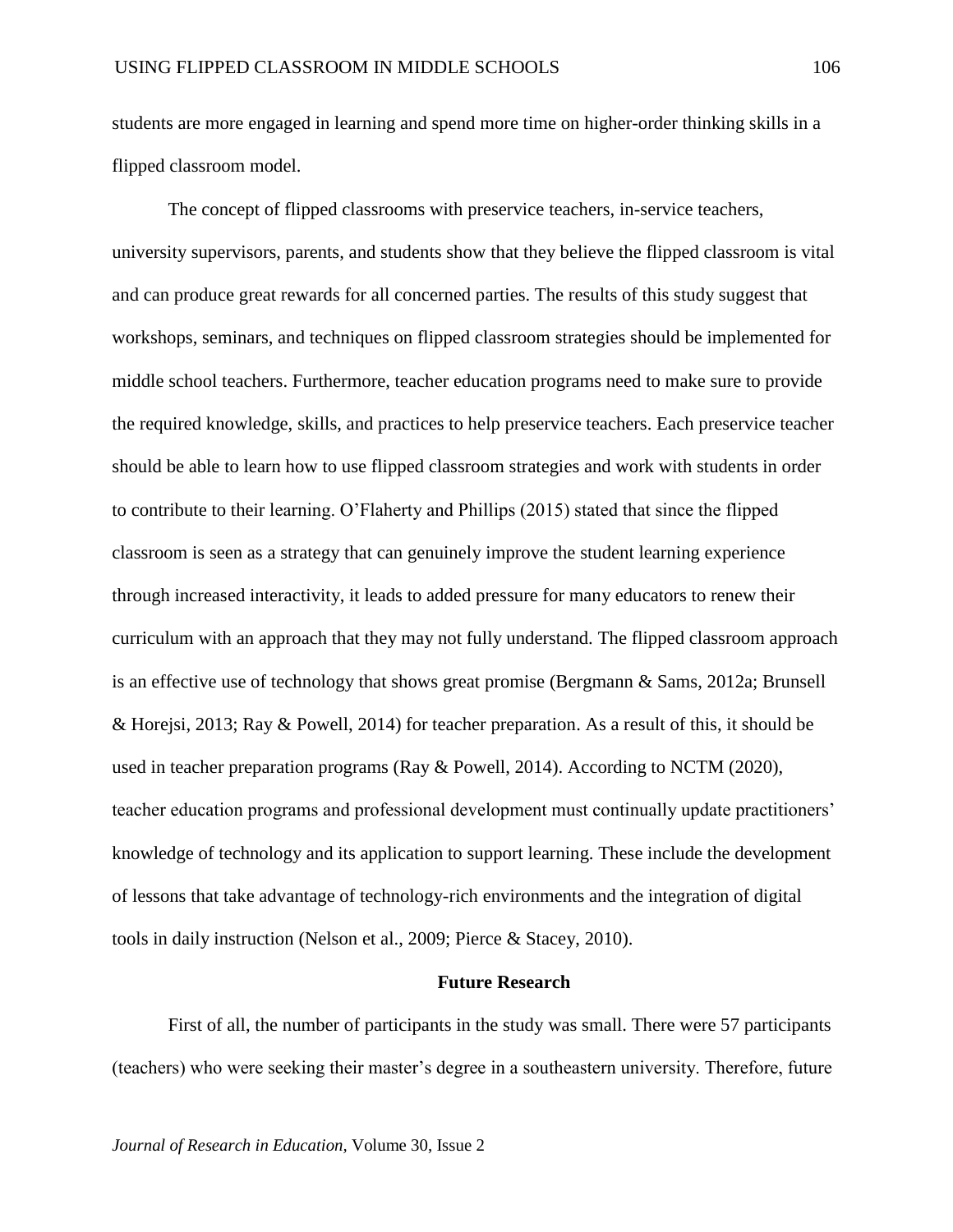studies could replicate this study to help generalize the findings to a greater audience from different states, experience levels, and subject areas.

Further studies in the area of flipped classrooms should be considered in elementary and high school. Studies showed very little research exists on flipped classroom not only at the middle school level, but also with K-5 and 9-12 levels (Alpay & Gulati, 2010; Avery et al., 2018; Bergman & Sams, 2012a; Flumerfelt & Green, 2013; Fulton, 2012; Gough et al., 2017; Heilesen, 2010; Hew, 2009; Johnson & Renner, 2012; Milman, 2012; Redekopp & Ragusa, 2013). Pulley (2019) stated that after almost two decades of teachers implementing flipped classroom models, very limited research exists at grade levels 6-12. More studies investigating flipped learning across subjects is recommended (Akcayir & Akcayir, 2018; Bond, 2020).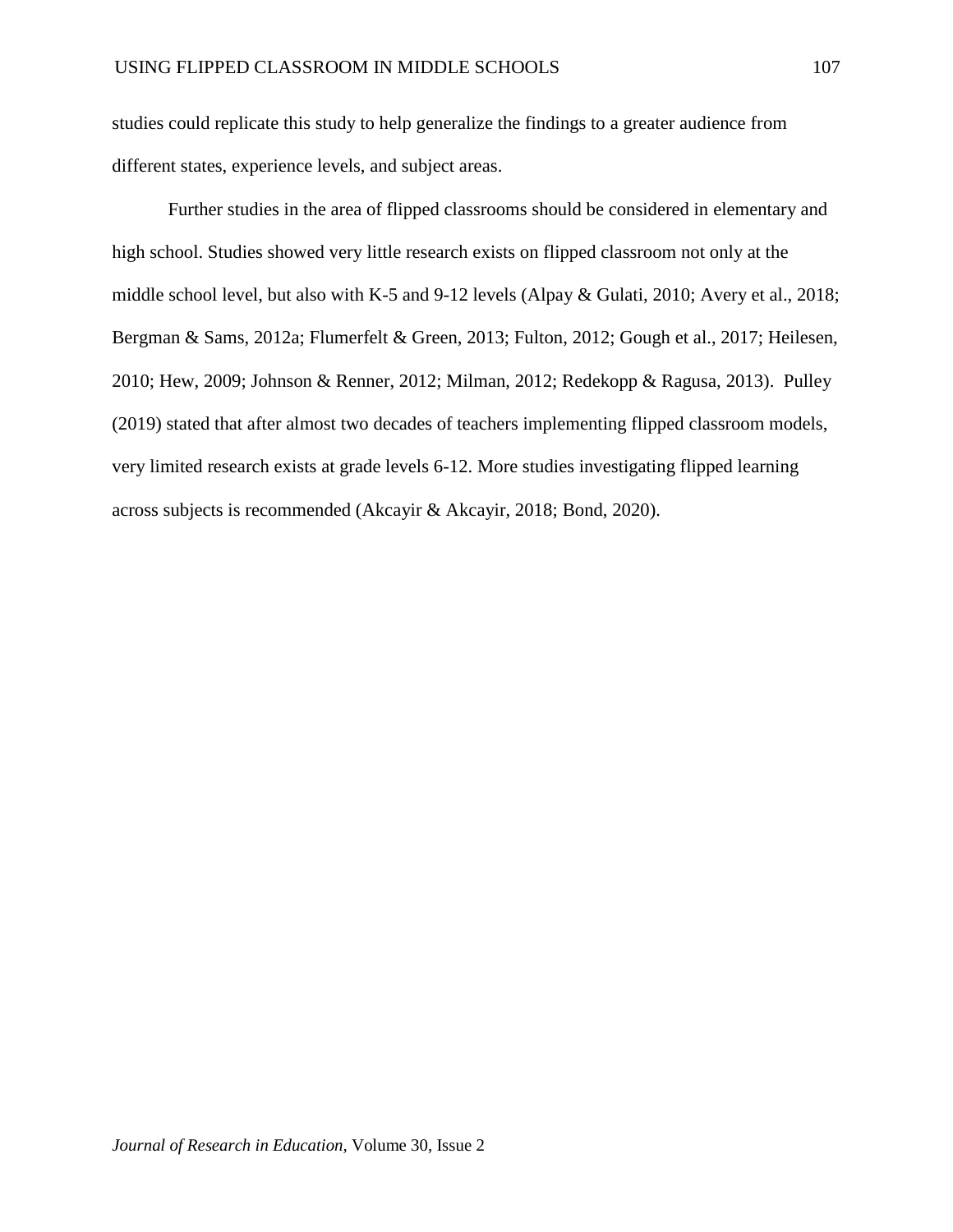## **References**

- Aidinopoulou, V., & Sampson, D. G. (2017). An action research study from implementing the flipped classroom model in primary school history teaching and learning. *Educational Technology & Society, 20* (1), 237–247.
- Akcayir, G., & Akcayir, M. (2018). The flipped classroom: A review of its advantages and challenges. *Computers & Education, 126*, 334-345.
- Alpay, E., & Gulati, S. (2010). Student-led podcasting for engineering education. *European Journal of Engineering Education*, *35*(4), 415-427.
- Ash, K. (2012). Educators view flipped models with a more critical eye. *Education Week*, 6-7.
- Avery, K. F. G., Huggan, C. T., & Preston, J. P. (2018). The flipped classroom: High school student engagement through 21st century learning, *Education, 24* (1), 4-21.
- Barba, L. A., Kaw, A., & Le Doux, J. M. (2016). Guest editorial: Flipped classrooms in STEM. *Advances in Engineering Education*, *5*(3), 1-6.

Barber, A. (2020). *Methods to establish validity and reliability*. https://www.mindmeister.com/183161800/methods-to-establish-validity-and-reliability

- Barkley, E. F., Cross, K. P., & Major, C. H. (2005). *Collaborative Learning Techniques*. San Francisco, CA: Jossey-Bass.
- Beck, M., & Wade, M. (2004). *Got game: How the Gamer generation is reshaping business forever.* Boston: Harvard Business School Press.
- Bergmann, J., & Sams, A. (2012a). Before you flip, consider this. *Phi Delta Kappan. 94*(2), 25.
- Bergmann, J., & Sams, A. (2012b). Flip your classroom: Reach every student in every class every day. *International Society for Technology in Education*. pp.120-190. Washington DC: International Society for Technology in Education.
- Bloom M. V. & Hanych D. A. (2002). Skeptics and true believers hash it out. *Community College Week, 4*(14).
- Bond, M. (2020). Facilitating student engagement through the flipped learning approach in K-12: A systematic review. *Computers and Education, 151*.
- Brunsell, E. & Horejsi, M. (2013). Flipping your classroom in one "take." *The Science Teacher*, *80*(3).
- Cheng Y. H., & Weng, C. W. (2017). Factors influence the digital media teaching of primary school teachers in a flipped class: A Taiwan case study. *South African Journal of Education*, *37*(1).
- Cheng, L., Ritzhaupt, A. D., & Antonenko, P. (2019). Effects of the flipped classroom instructional strategy on students' learning outcomes: a meta-analysis. *Educational Technology Research & Development, 67*(4).
- Clintondale High School (2013). *About Clintondale High School*. Retrieved 01 June 2018 from http://goo.gl/hiBlum.
- Cresswell, J. W., & Plano Clark, V. L. (2011). *Designing and conducting mixed method research*. 2nd edition. Sage, Thousand Oaks, CA.
- Cronhjort, M., Filipsson, L., & Weurlander, M. (2017). Improved engagement and learning in

*Journal of Research in Education,* Volume 30, Issue 2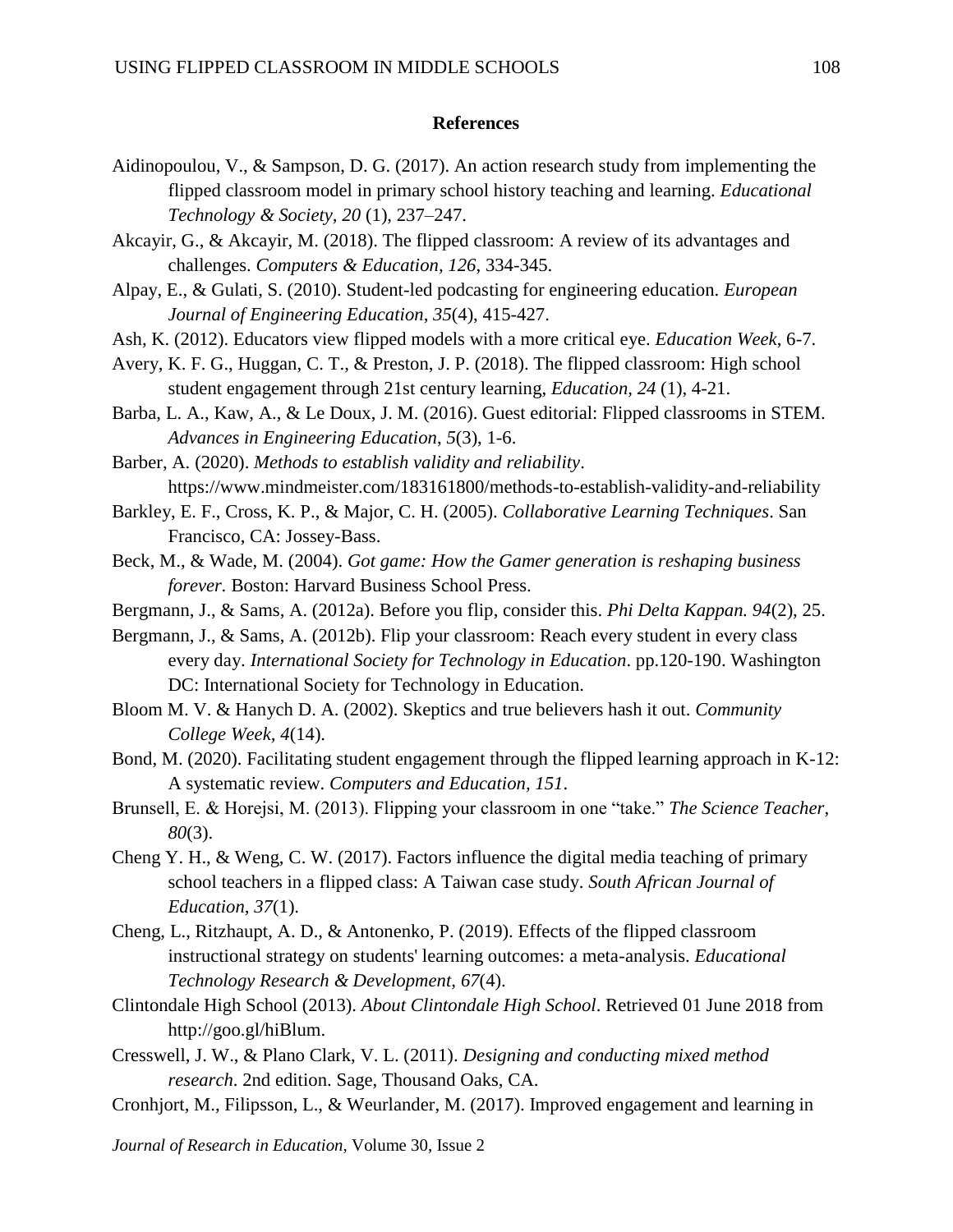flipped-classroom calculus. *Teaching Mathematics and its Application: An International Journal of the IMA*, *37*(3), 113-121.

- Deslauriers, L., Schelew, E., & Wieman, C. (2011). Improved learning in a large-enrollment physics class. *Science*, *332*, 862-864.
- Dick, T. P., & Hollebrands, K. F. (2011). *Focus in high school mathematics: Technology to support reasoning and sense making*. Reston, VA: NCTM.
- Dornyei, Z. (2007). Research methods in applied linguistics. New York, Oxford University Press.
- Erbil, D. G., & Kocabas, A. (2020). Flipping the 4th grade social studies course in a cooperative Way: Effects on academic achievement and motivation. *Studies Educational Evaluation*, 66
- Eteokleous, N. (2008). Evaluating computer technology integration in a centralized school system. *Computers & Education, 51*(2), 669-686.
- Etikan, E., Musa, S. A., Alkassim, R. S. (2016). Comparison of Convenience Sampling and Purposive Sampling. *American Journal of Theoretical and Applied Statistics, 5*(1), 1-4.
- Flipped Classroom (2020). *Yale University Center for Teaching and Learning*. https://poorvucenter.yale.edu/FlippedClassroom
- Flumerfelt, S., & Green, G. (2013). Using lean in the flipped classroom for at risk students. *Educational Technology & Society*, *16*(1), 356-366.
- Franciszkowicz, M. (2008). Video-based additional instruction. *Journal of the Research Center for Educational technology*, *4*(2) 5-14.
- Freeman, S., Eddy, S. L., McDonough, M., Smith, M. K., Okoroafor, N., Jordt, H., & Wenderoth, M. P. (2014). Active learning increases student performance in science, engineering and mathematics. *National Academy of Sciences of the USA*, *111*, 8410- 8415.
- Fulton, K. (2012). Upside down and inside out: Flip your classroom to improve student learning. *Learning & Leading with Technology*, *39*(8), 12-17.
- Gajjar, N. (2013). The role of technology in 21st century education. *International Journal of Research Education*, *2*, 23-25.
- Gee, J. (2003) *What video games have to teach us about learning and literacy.* New York: Palgrave MacMillan.
- Green, G. (2012). *The Flipped Classroom and School Approach: Clintondale High School*. Presented at the annual Building Learning Communities Education Conference, Boston, MA. Retrieved 01 April 2017 from http://goo.gl/gA2fGs
- Gough, E., DeJong, D., Grundmeyer, T., & Baron, M. (2017). K-12 teacher perceptions regarding the flipped classroom model for teaching and learning. *Journal of Educational Technology*, *45*(3), 390-423.
- Hake, R. R. (1998). Interactive-engagement versus traditional methods: a six-thousand-student survey of mechanics test data for introductory physics courses. *American Journal of Physics, 66*, 64-74.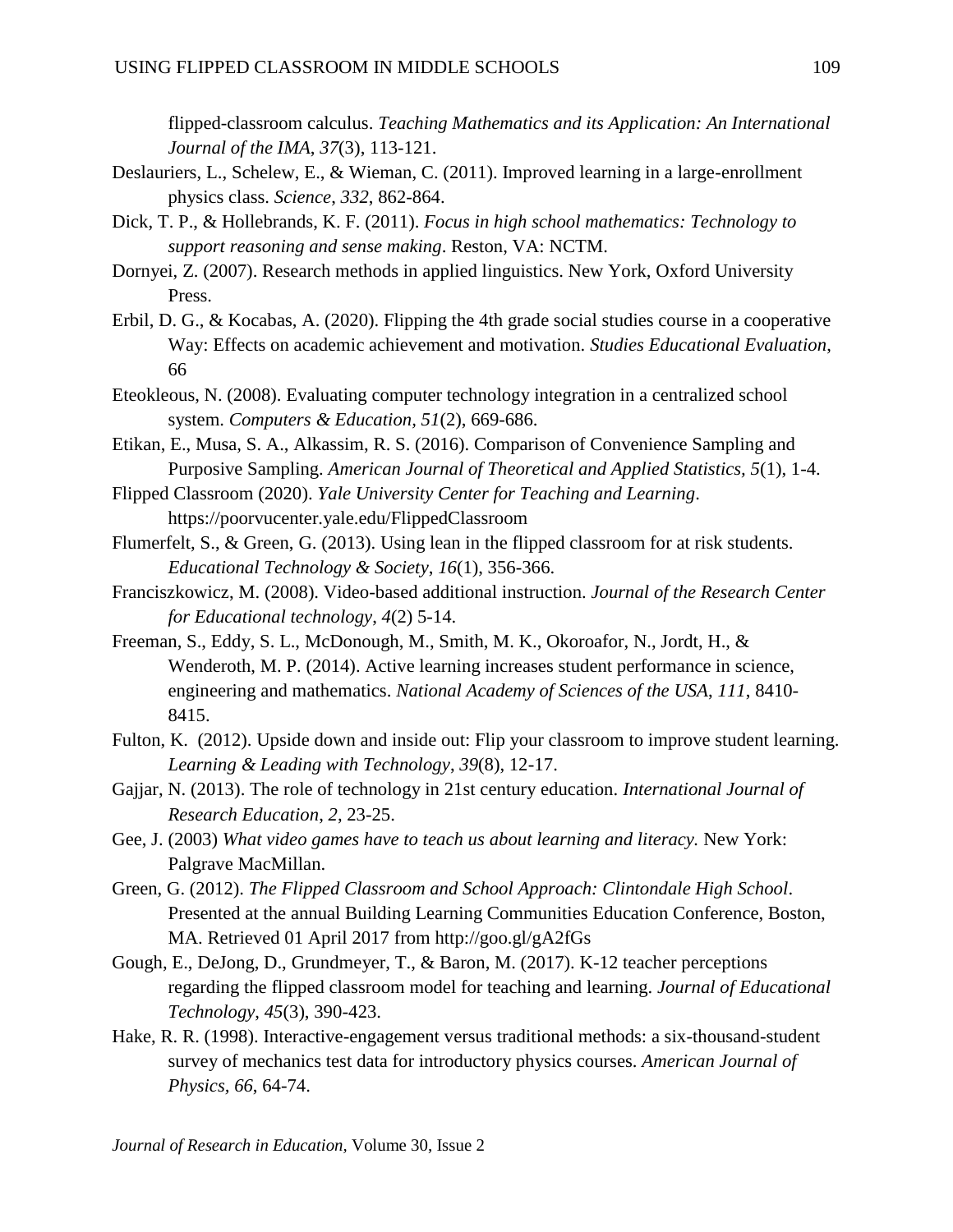- Hamdan, N., McKnight, P., McKnight, K., & Arfstrom, K. (2013). *A review of flipped learning*. http://www.flippedlearning.org/review
- Hao, Y. (2016). Middle school students' flipped learning readiness in foreign language classrooms: Exploring its relationship with personal characteristics and individual circumstances. *Computers in Human Behavior*, *59*, 295-303.
- Heilesen, S. B. (2010). What is the academic efficacy of podcasting? *Computers and Education*, *55*(3), 1063-1068.
- Heo, H. J., & Choi, M. R. (2014). Flipped learning in the middle school math class. *Advanced Science and Technology Letters*, *71*, 94-97.
- Hew, K. F. (2009). Use of audio podcast in K-12 and higher education: A review of research topics and methodologies. *Education Technology Research and Development*, *57*(3), 333- 357.
- Hulten, M., & Larsson, B. (2018). The flipped classroom: Primary and secondary teachers' views on an educational movement in schools in Sweden today. *Scandinavian Journal of Educational Research*, *62*(3), 433-443. https://doi.org/10.1080/0031
- Johnson, D.W., & Johnson, R.T. (1999). *Learning together and alone*. Needham Heights, MASS: Allyn and Bacon.
- Johnson, L. W., & Renner, J. D. (2012). *Effect of the flipped classroom model on a secondary computer applications course: Student and teacher perceptions, questions and student achievement* (Doctoral dissertation). University of Louisville. Retrieved from https://theflippedclassroom.files.wordpress.com/2012/04/johnson-renner-2012.pdf
- King-Sears, M. (2009). Universal design for learning: Technology and pedagogy. *Learning Disability Quarterly*, *32*(4), 199-201.
- Kirvan, R., Rakes, C. R., & Zamora, R. (2015). Flipping an algebra classroom: analyzing, modeling, and solving systems of linear equations. *Computers in the Schools*, *32*(3-4), 201-223.
- Lee, M, K. (2018) Flipped classroom as an alternative future class model: Implications of South Korea's social experiment. *Educational Technology, Research and Development,* 66, 837-857.
- Lo, C. K., & Hew, K. F. (2017). A critical review of flipped classroom challenges in K-12 education: possible solutions and recommendations for future research. *Research and Practice in Technology Enhanced Learning*, *12*(1), 1-22.
- Lu, R., & Overbaugh, R. C. (2009). School environment and technology implementation in K-12 classrooms. *Computers in the Schools*, *26*(2), 89-106.
- Mazur, E. (1997). *Peer Instruction: A User's Manual*. Upper Saddle River, New Jersey: Prentice Hall.
- Milman, N. B. (2012). The flipped classroom strategy: What is it and how can it best be used? *Distance Learning*, *9*(3), 85-87.
- Min, J. (2014). *The effects of flipped classroom on elementary learner's mathematics academic*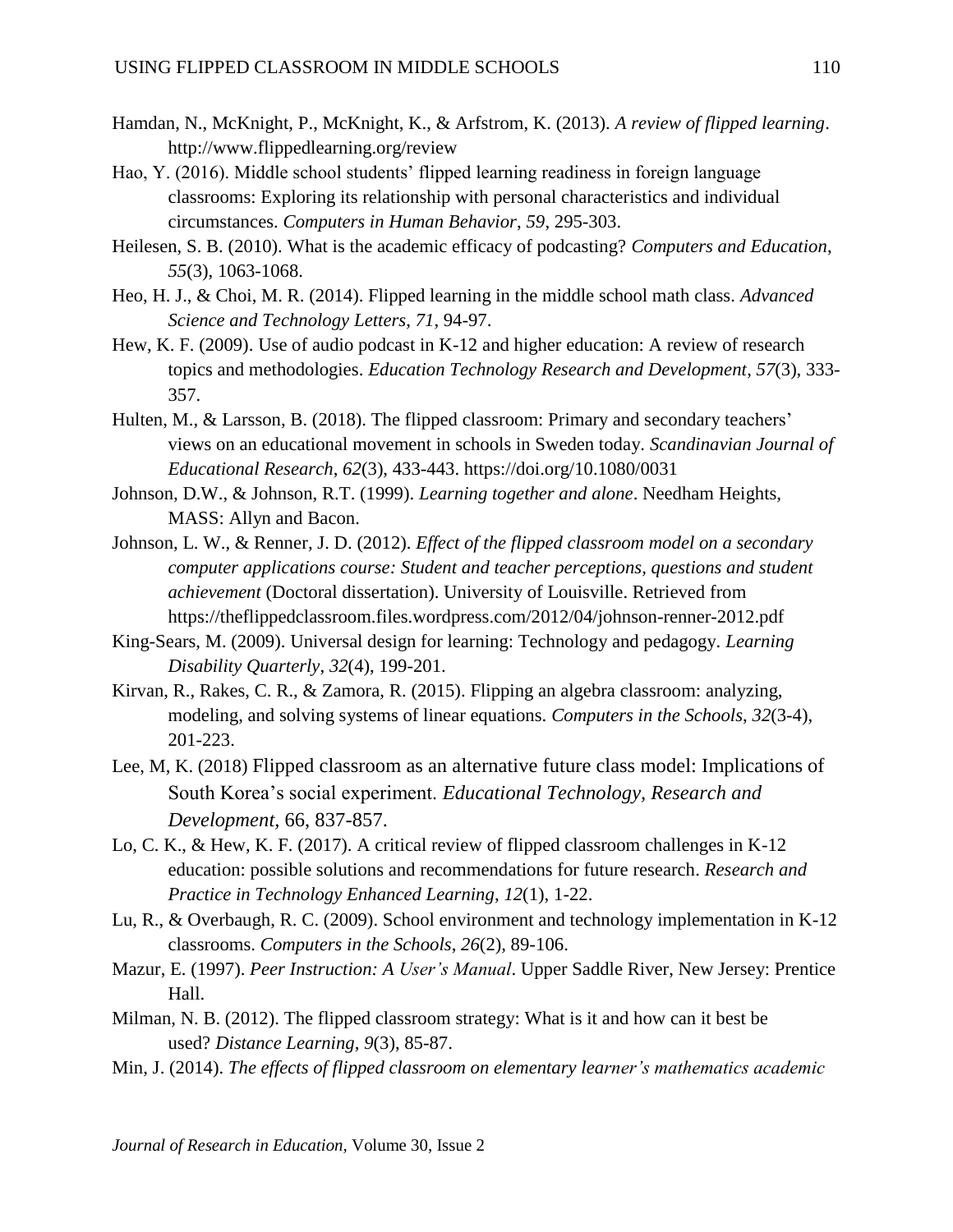*achievement and attitude*. Korean National University of Education Master's Thesis.

- Moran, C. & Young, C.A. (2013). *Active learning in the flipped English language arts classroom*. In J. Keengwe, G. Onchwari, & J. Oigara (Eds.), Promoting active learning through the flipped classroom model. Hershey, Pa: IGI Global.
- Muir, T., & Chick, H. (2014). *Flipping the classroom: A case study of a Mathematics methods class.* Mathematics Education Research Group of Australasia, Paper presented at the Annual Meeting of the Mathematics Education Research Group of Australasia (MERGA). (37th, Sydney, New South Wales, Australia, 2014).
- National Council of Teachers of Mathematics (NCTM) (2020). *Strategic use of technology in teaching and learning mathematics*. [https://www.nctm.org/Standards-and-](https://www.nctm.org/Standards-and-Positions/Position-Statements/Strategic-Use-of-Technology-in-Teaching-and-Learning-Mathematics/)[Positions/Position-Statements/Strategic-Use-of-Technology-in-Teaching-and-Learning-](https://www.nctm.org/Standards-and-Positions/Position-Statements/Strategic-Use-of-Technology-in-Teaching-and-Learning-Mathematics/)[Mathematics/](https://www.nctm.org/Standards-and-Positions/Position-Statements/Strategic-Use-of-Technology-in-Teaching-and-Learning-Mathematics/)
- Nelson, J., Christopher, A., & Mims, C. (2009). TPACK and web 2.0: Transformation of teaching and learning. *Tech Trends*, *53*(5), 80-85.
- O'Bannon, B. W., Lubke, J. K., Beard, J. L., & Britt, V. G. (2011). Using podcasts to replace lecture: Effects on student achievement. *Computers & Education*, *57*(3), 1885-1892.
- O'Flaherty, J., & Phillips, C. (2015). The use of flipped classrooms in higher education: A scoping review. *Internet and Higher Education*, *25*, 85-95.
- Palinkas, L. A., Horwitz, S. M., Green, C. A., Wisdom, J. P., Duan, N., & Hoagwood, K. (2015). Purposeful sampling for qualitative data collection and analysis in mixed method implementation research. *Administration and Policy in Mental Health*, *42*(5), 533-544.
- Pierce, R., & Stacey, K. (2010). Mapping pedagogical opportunities provided by mathematics analysis software. *International Journal of Computers for Mathematical Learning*, *15*(1), 1-20.
- Pulley, P. G. (2019). *Inside the flip: A look at teachers motivations and activities in flipped classrooms*. (Doctoral Dissertation), Illinois State University, Retrieved from https://ir.library.illinoisstate.edu/etd/1001/
- Raths, D. (2014). Nine video tips for a better flipped classroom. *Education Digest*, *79*(6), 15-21.
- Ray, B. B., & Powell, A. (2014). *Preparing to teach with flipped classroom in teacher preparation programs*. Promoting active learning through the flipped classroom model by Keengwe, J., Onchwari, G. & Oigara, J. N. Information Science Reference.
- Redekopp, M. W., & Ragusa, G. (2013). *Evaluating flipped classroom strategies and tools for computer engineering*. Paper presented at the one hundred twentieth ASEE conference and exposition, Atlanta, GA. Retrieved from http://www.asee.org/public/conferences/20/papers/7063/view
- Roschelle, J., Shechtman, N., Tatar, D., Hegedus, S., Hopkins, B., Empson, S., Knudsen, J., & Gallagher, L. (2010). Integration of technology, curriculum, and professional development for advancing middle school mathematics: Three large-scale studies. *American Educational Research Journal*, *47*(4), 833-878.
- Sarawagi, N. (2013). Flipping an introductory programming course: Yes, you can! *Journal of*